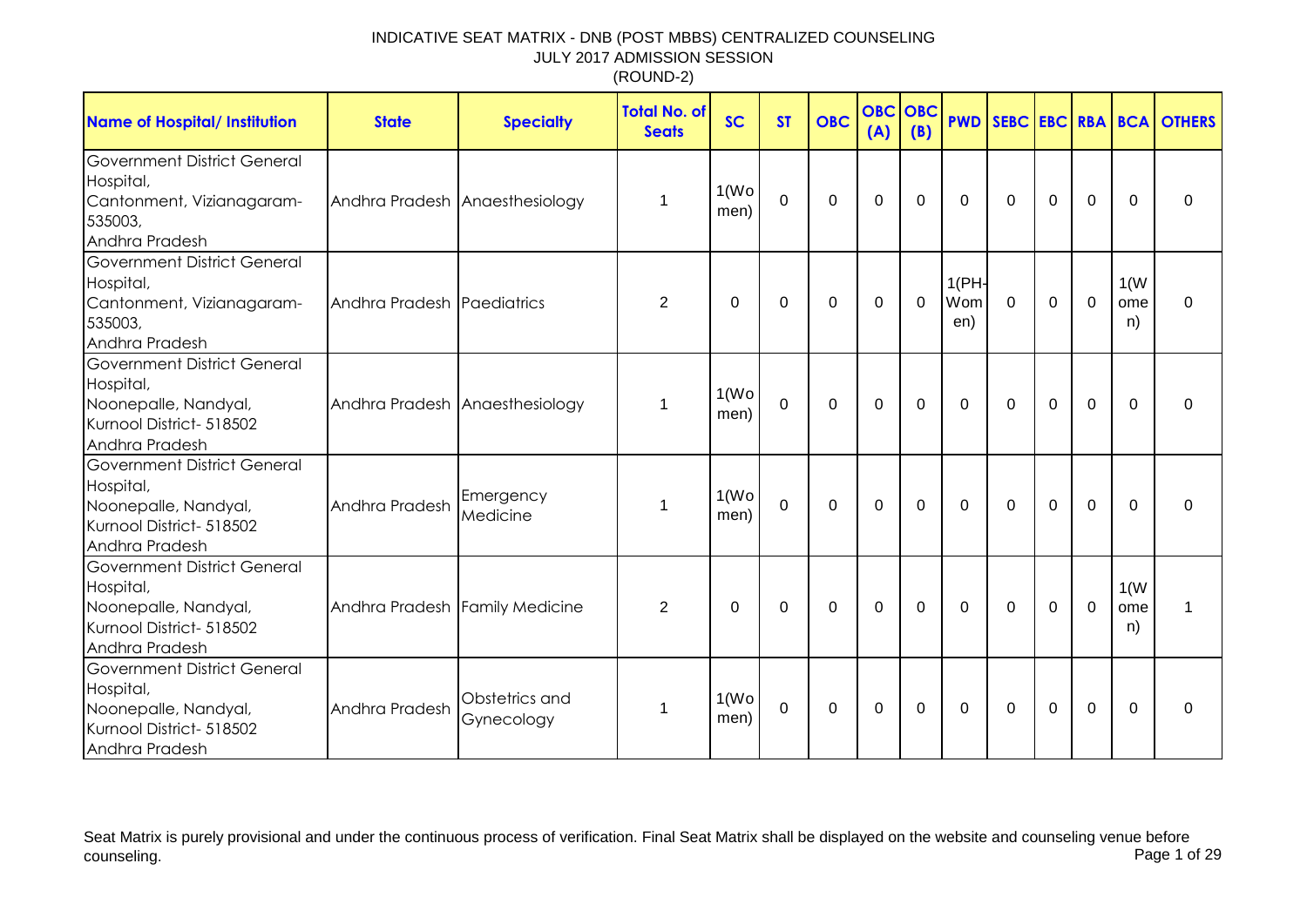| <b>Name of Hospital/ Institution</b>                                                                                                                                              | <b>State</b>                   | <b>Specialty</b>                  | <b>Total No. of</b><br><b>Seats</b> | <b>SC</b>   | <b>ST</b> | <b>OBC</b> | <b>OBC</b><br>(A) | OBC<br>(B)  |              |              |             |             |                   | <b>PWD SEBC EBC RBA BCA OTHERS</b> |
|-----------------------------------------------------------------------------------------------------------------------------------------------------------------------------------|--------------------------------|-----------------------------------|-------------------------------------|-------------|-----------|------------|-------------------|-------------|--------------|--------------|-------------|-------------|-------------------|------------------------------------|
| Government District General<br>Hospital,<br>Ramachandraraopet,<br>Eluru, West Godavari District-<br>534006,<br>Andhra Pradesh                                                     | Andhra Pradesh Anaesthesiology |                                   | 1                                   | 0           | 0         | 0          | $\mathbf 0$       | 0           | $\mathbf 0$  | $\mathbf 0$  | $\mathbf 0$ | $\mathbf 0$ | $\Omega$          | 1                                  |
| <b>Government District General</b><br>Hospital,<br>Ramachandraraopet,<br>Eluru, West Godavari District-<br>534006,<br>Andhra Pradesh                                              | Andhra Pradesh                 | Emergency<br>Medicine             | 1                                   | $\mathbf 0$ | 0         | 0          | $\mathbf 0$       | $\mathbf 0$ | 0            | 0            | 0           | 0           | 0                 | 1                                  |
| <b>Government District General</b><br>Hospital,<br>Ramachandraraopet,<br>Eluru, West Godavari District-<br>534006,<br>Andhra Pradesh                                              | Andhra Pradesh                 | Obstetrics and<br>Gynecology      | 1                                   | 0           | 0         | 0          | $\mathbf 0$       | $\Omega$    | $\mathbf{0}$ | $\mathbf{0}$ | 0           | $\mathbf 0$ | 1(W)<br>ome<br>n) | $\Omega$                           |
| Tirumala Hospital<br>Vizianagaram,<br>Lower Tank Bund Road,<br>Opp. R T C Complex,<br>Vizianagaram - 535003<br>Andhra Pradesh                                                     |                                | Andhra Pradesh Orthopedic Surgery | 1                                   | 0           | $\Omega$  | $\Omega$   | $\mathbf{0}$      | $\Omega$    | $\mathbf{0}$ | $\mathbf{0}$ | $\Omega$    | $\Omega$    | $\Omega$          | 1                                  |
| Visakha Hospital and<br>Diagnostics (Care Hospital)<br>A.S. Raja Complex, Door No. 10-<br>$50 - 11/5$<br>Ramnagar, Waltair Main Road,<br>Visakhapatnam- 530002,<br>Andhra Pradesh | Andhra Pradesh                 | Emergency<br>Medicine             | 1                                   | 0           | 0         | $\Omega$   | $\mathbf{0}$      | $\Omega$    | $\mathbf{0}$ | $\Omega$     | $\Omega$    | $\Omega$    | $\Omega$          | 1                                  |

Seat Matrix is purely provisional and under the continuous process of verification. Final Seat Matrix shall be displayed on the website and counseling venue before<br>Page 2 of 29 counseling. Page 2 of 29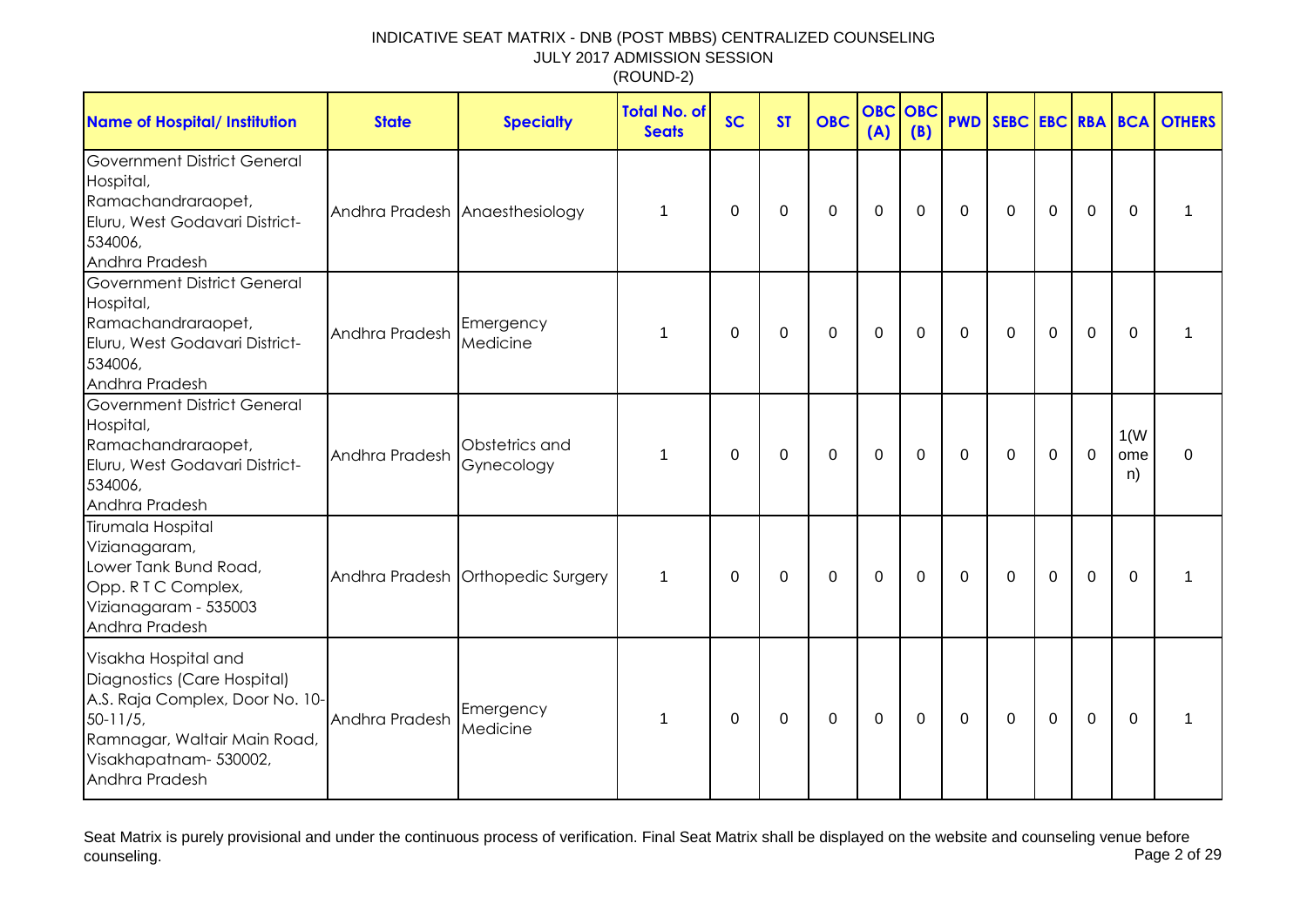| Name of Hospital/ Institution                                                                                       | <b>State</b> | <b>Specialty</b>             | <b>Total No. of</b><br><b>Seats</b> | <b>SC</b> | <b>ST</b> | <b>OBC</b>  | <b>OBC</b> OBC<br>(A) | (B)         |              |              |             |              |                | <b>PWD SEBC EBC RBA BCA OTHERS</b> |
|---------------------------------------------------------------------------------------------------------------------|--------------|------------------------------|-------------------------------------|-----------|-----------|-------------|-----------------------|-------------|--------------|--------------|-------------|--------------|----------------|------------------------------------|
| Down Town Hospital<br>G S Road, Dispur,<br><b>GUWAHATI-781006</b><br>Assam                                          | Assam        | <b>ENT</b>                   | 1                                   | 0         | 0         | $\mathbf 0$ | $\mathbf 0$           | $\mathbf 0$ | $\mathbf{0}$ | $\mathbf 0$  | $\mathbf 0$ | $\mathbf 0$  | $\mathbf 0$    | 1                                  |
| Down Town Hospital<br>G S Road, Dispur,<br><b>GUWAHATI -781006</b><br>Assam                                         | Assam        | <b>Family Medicine</b>       | $\overline{2}$                      | 0         | $\Omega$  | $\Omega$    | $\mathbf 0$           | $\Omega$    | $\mathbf{0}$ | $\mathbf{0}$ | $\Omega$    | $\mathbf{0}$ | 0              | 2                                  |
| Kurji Holy Family Hospital<br>PO Sadaquat Ashram,<br>PATNA-10<br>Bihar                                              | <b>Bihar</b> | Obstetrics and<br>Gynecology | 1                                   | 0         | $\Omega$  | 0           | 0                     | $\Omega$    | $\mathbf{0}$ | $\mathbf{0}$ | 0           | 0            | $\Omega$       | 1                                  |
| Government Multi Specialty<br>Hospital<br>Sector - 16,<br><b>CHANDIGARH</b>                                         | Chandigarh   | <b>General Medicine</b>      | 1                                   | 0         | 0         | $\mathbf 1$ | $\mathbf 0$           | $\Omega$    | $\mathbf 0$  | $\mathbf{0}$ | $\mathbf 0$ | $\mathbf 0$  | $\overline{0}$ | $\Omega$                           |
| Shri Balaji Institute of Medical<br>Sceince<br>Ekta Chowk, Dubey Colony,<br>Mowa,<br>Raipur- 492001<br>Chhattisgarh | Chhattisgarh | <b>General Surgery</b>       | 1                                   | 0         | 0         | 0           | $\mathbf 0$           | 0           | 0            | 0            | $\mathbf 0$ | $\mathbf 0$  | $\mathbf 0$    | 1                                  |
| Shri Balaji Institute of Medical<br>Sceince<br>Ekta Chowk, Dubey Colony,<br>Mowa,<br>Raipur- 492001<br>Chhattisgarh | Chhattisgarh | Obstetrics and<br>Gynecology | 1                                   | 0         | 0         | $\mathbf 0$ | $\mathbf 0$           | 0           | $\mathbf 0$  | $\mathbf 0$  | $\mathbf 0$ | $\mathbf 0$  | $\mathbf 0$    |                                    |

Seat Matrix is purely provisional and under the continuous process of verification. Final Seat Matrix shall be displayed on the website and counseling venue before<br>Page 3 of 29 counseling. Page 3 of 29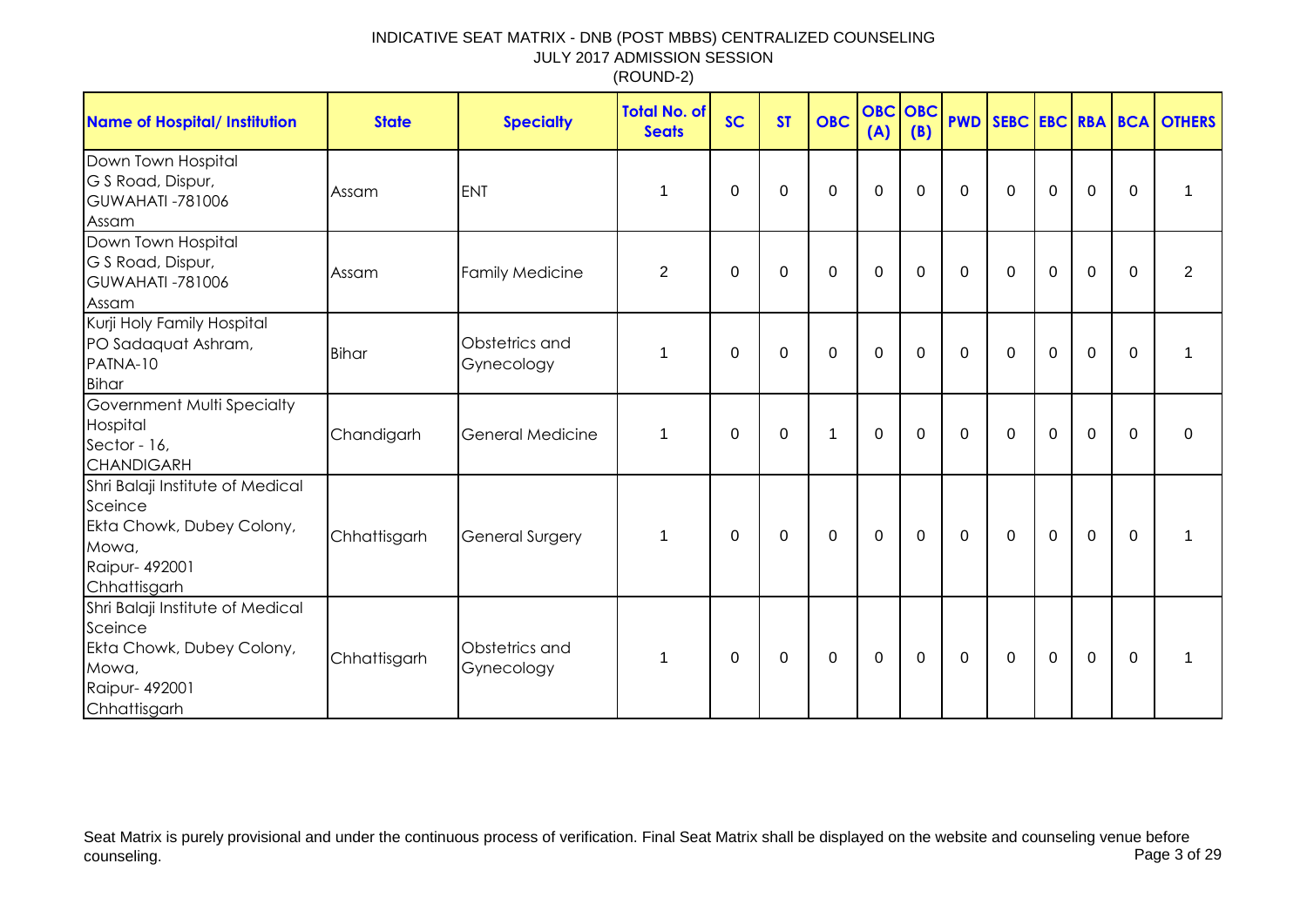| <b>Name of Hospital/ Institution</b>                                                                                                              | <b>State</b> | <b>Specialty</b>                                      | <b>Total No. of</b><br><b>Seats</b> | <b>SC</b> | <b>ST</b>   | <b>OBC</b>     | <b>OBC OBC</b><br>(A) | (B)         | <b>PWD</b>  |             |             |                |             | SEBC EBC RBA BCA OTHERS |
|---------------------------------------------------------------------------------------------------------------------------------------------------|--------------|-------------------------------------------------------|-------------------------------------|-----------|-------------|----------------|-----------------------|-------------|-------------|-------------|-------------|----------------|-------------|-------------------------|
| <b>Batra Hospital and Medical</b><br><b>Research Centre</b><br>1, Tuglakabad Institutional<br>Area,<br>Mehrauli Badarpu Road,<br>New Delhi-110062 | Delhi        | <b>Family Medicine</b>                                | $\overline{2}$                      | 0         | 0           | 0              | $\mathbf 0$           | $\mathbf 0$ | $\mathbf 0$ | $\mathbf 0$ | $\mathbf 0$ | $\overline{0}$ | $\mathbf 0$ | $\overline{2}$          |
| Deen Dayal Upadhyay Hospital<br>Hari Nagar,<br>New Delhi-64                                                                                       | Delhi        | General Medicine                                      | $\overline{2}$                      | 1         | 0           | $\Omega$       | $\mathbf 0$           | $\Omega$    | $\Omega$    | $\Omega$    | $\Omega$    | $\mathbf 0$    | $\mathbf 0$ |                         |
| Deen Dayal Upadhyay Hospital<br>Hari Nagar,<br>New Delhi-64                                                                                       | Delhi        | Ophthalmology                                         | $\overline{2}$                      | 0         | $\mathbf 1$ | $\overline{1}$ | $\mathbf 0$           | $\mathbf 0$ | $\mathbf 0$ | $\mathbf 0$ | $\mathbf 0$ | $\mathbf 0$    | $\Omega$    | $\mathbf 0$             |
| Deen Dayal Upadhyay Hospital<br>Hari Nagar,<br>New Delhi-64                                                                                       | Delhi        | Paediatrics                                           | 1                                   | $\Omega$  | $\Omega$    | $\Omega$       | $\Omega$              | $\Omega$    | $\Omega$    | $\Omega$    | $\Omega$    | $\Omega$       | $\Omega$    |                         |
| Delhi Heart & Lung Institute,<br>3 mm, II, Panchkuian Road,<br>New Delhi-110055                                                                   | Delhi        | Cardio Thoracic<br>Surgery (Direct 6<br>Years Course) | 1                                   | 0         | $\Omega$    | $\mathbf 0$    | $\mathbf 0$           | $\mathbf 0$ | $\Omega$    | $\Omega$    | $\Omega$    | $\mathbf 0$    | $\Omega$    | 1                       |
| Dr. Lal Pathlab<br>Block E, Sector- 18, Rohini<br>New Delhi 110085                                                                                | Delhi        | Pathology                                             | 1                                   | 0         | $\mathbf 0$ | $\mathbf 0$    | $\mathbf 0$           | $\mathbf 0$ | $\mathbf 0$ | $\mathbf 0$ | $\Omega$    | $\mathbf 0$    | $\Omega$    | 1                       |
| Fortis Hospital<br>A- Block, Shalimar Bagh,<br>Delhi- 110088                                                                                      | Delhi        | Obstetrics and<br>Gynecology                          | 1                                   | $\Omega$  | 0           | $\Omega$       | 0                     | $\Omega$    | $\Omega$    | $\Omega$    | $\Omega$    | $\Omega$       | $\Omega$    | 1                       |
| Fortis Hospital<br>A- Block, Shalimar Bagh,<br>Delhi- 110088                                                                                      | Delhi        | Orthopedic Surgery                                    | 1                                   | 0         | 0           | 0              | $\mathbf 0$           | $\Omega$    | $\Omega$    | $\Omega$    | 0           | $\mathbf 0$    | $\Omega$    |                         |

Seat Matrix is purely provisional and under the continuous process of verification. Final Seat Matrix shall be displayed on the website and counseling venue before<br>Page 4 of 29 counseling. Page 4 of 29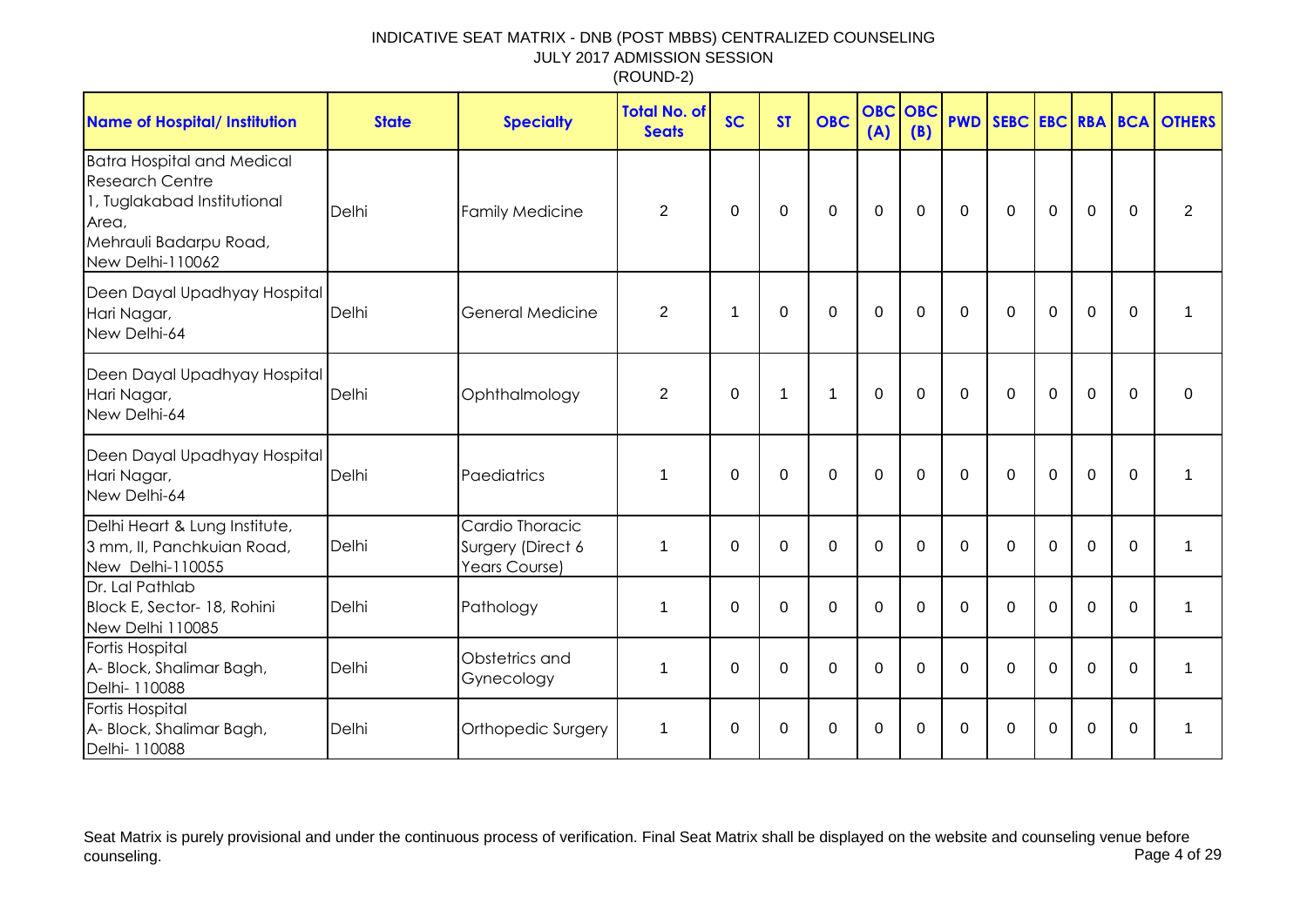| <b>Name of Hospital/ Institution</b>                                                             | <b>State</b> | <b>Specialty</b>                                 | <b>Total No. of</b><br><b>Seats</b> | <b>SC</b>   | <b>ST</b> | <b>OBC</b> | <b>OBC</b><br>(A) | OBC<br>(B)   | <b>PWD</b>  |             |             |             |             | SEBC EBC RBA BCA OTHERS |
|--------------------------------------------------------------------------------------------------|--------------|--------------------------------------------------|-------------------------------------|-------------|-----------|------------|-------------------|--------------|-------------|-------------|-------------|-------------|-------------|-------------------------|
| Indraprastha Apollo Hospital<br>Delhi Mathura Road,<br>Sarita Vihar,<br>New Delhi - 110076       | Delhi        | Anaesthesiology                                  | 1                                   | 0           | $\Omega$  | 0          | 0                 | $\Omega$     | $\Omega$    | $\Omega$    | $\Omega$    | $\mathbf 0$ | 0           | 1                       |
| Maharaja Agarsen Hospital<br>Rohtak Road, West Punjabi<br><b>Bagh</b><br>New Delhi-110026        | Delhi        | <b>Family Medicine</b>                           | 4                                   | $\mathbf 0$ | $\Omega$  | 0          | $\mathbf 0$       | $\mathbf 0$  | $\mathbf 0$ | $\mathbf 0$ | $\mathbf 0$ | $\mathbf 0$ | $\mathbf 0$ | 4                       |
| Maharaja Agarsen Hospital<br>Rohtak Road, West Punjabi<br><b>Bagh</b><br>New Delhi-110026        | Delhi        | Obstetrics and<br>Gynecology                     | 1                                   | 0           | 0         | 0          | 0                 | $\mathbf{0}$ | $\Omega$    | $\Omega$    | $\Omega$    | $\mathbf 0$ | 0           | 1                       |
| Maharaja Agarsen Hospital<br>Rohtak Road, West Punjabi<br><b>Bagh</b><br>New Delhi-110026        | Delhi        | Paediatrics                                      | 1                                   | $\Omega$    | $\Omega$  | $\Omega$   | 0                 | $\Omega$     | $\Omega$    | $\Omega$    | $\Omega$    | $\Omega$    | $\Omega$    | 1                       |
| <b>Max Super Specialty Hospital</b><br>FC-50, C and D Block<br>Shalimar Bagh<br>New Delhi-110088 | Delhi        | Emergency<br>Medicine                            | 1                                   | $\Omega$    | $\Omega$  | 0          | $\overline{0}$    | $\Omega$     | $\Omega$    | $\Omega$    | $\mathbf 0$ | $\mathbf 0$ | $\mathbf 0$ | 1                       |
| Shri Balaji Action Medical<br>Institute,<br>FC-34, A-4,<br>Paschim Vihar,<br>New Delhi - 110063  | Delhi        | Immunohematolog<br>y and Transfusion<br>Medicine | $\mathbf 1$                         | $\Omega$    | $\Omega$  | $\Omega$   | $\Omega$          | $\Omega$     | $\Omega$    | $\Omega$    | $\Omega$    | $\Omega$    | $\Omega$    | 1                       |
| Sir Ganga Ram Hospital<br>Rajinder Nagar,<br>New Delhi-60                                        | Delhi        | Paediatrics                                      | $\overline{2}$                      | $\mathbf 0$ | $\Omega$  | 0          | 0                 | $\Omega$     | $\mathbf 0$ | $\Omega$    | $\Omega$    | $\mathbf 0$ | $\Omega$    | $\overline{2}$          |
| Swami Dayanand Hospital<br>Dilshad Garden, Shahdara<br>New Delhi- 110095                         | Delhi        | General Surgery                                  | 1                                   | 0           | 0         | 0          | 0                 | $\Omega$     | 0           | 0           | 0           | 0           | 0           | 1                       |

Seat Matrix is purely provisional and under the continuous process of verification. Final Seat Matrix shall be displayed on the website and counseling venue before<br>Page 5 of 29 counseling. Page 5 of 29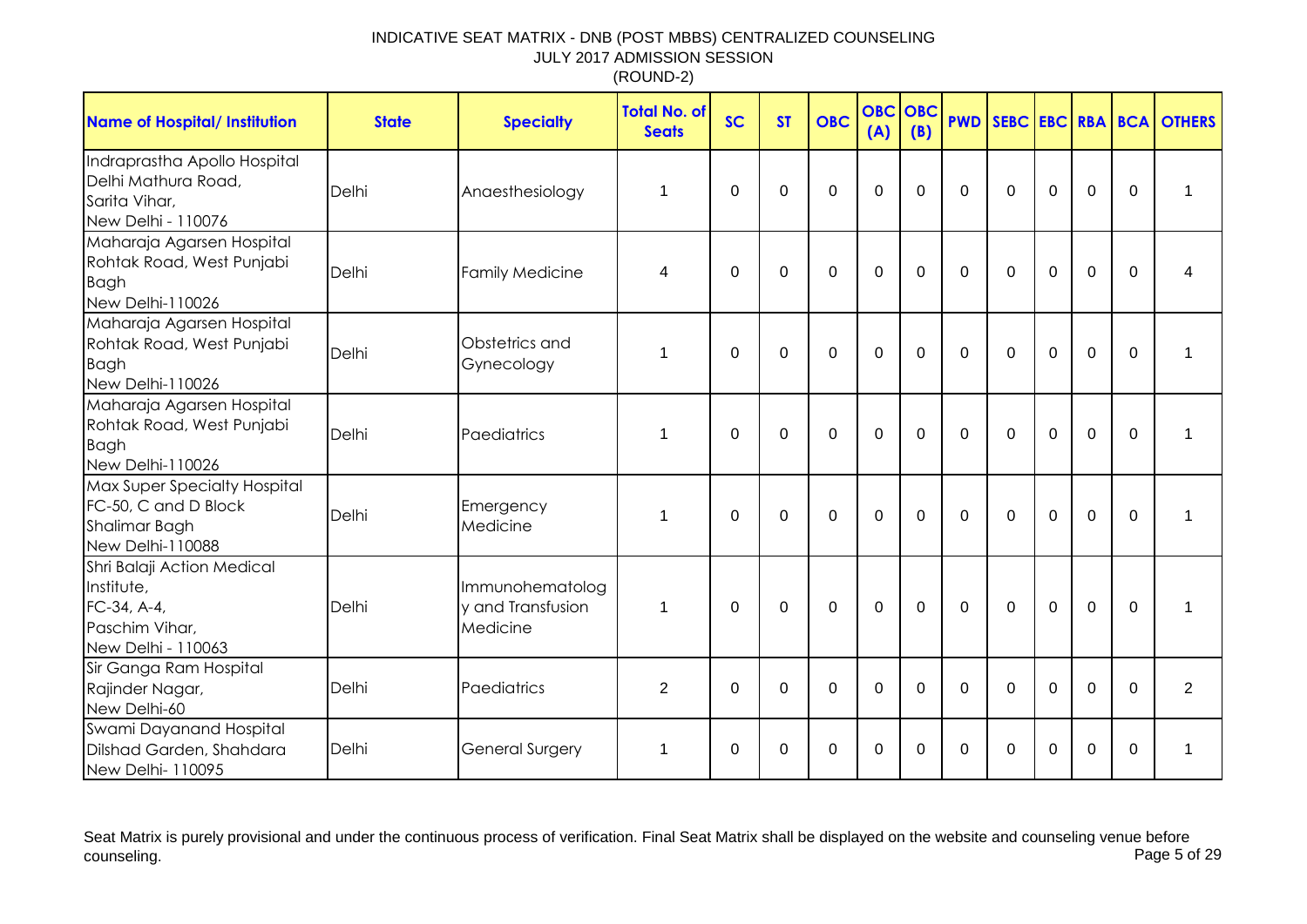| <b>Name of Hospital/ Institution</b>                                                                                               | <b>State</b> | <b>Specialty</b>        | <b>Total No. of</b><br><b>Seats</b> | <b>SC</b>        | <b>ST</b>   | <b>OBC</b>     | <b>OBC</b><br>(A) | OBC<br>(B)  | <b>PWD</b>  |              |             |                |             | SEBC EBC RBA BCA OTHERS |
|------------------------------------------------------------------------------------------------------------------------------------|--------------|-------------------------|-------------------------------------|------------------|-------------|----------------|-------------------|-------------|-------------|--------------|-------------|----------------|-------------|-------------------------|
| Vision Eye Centre<br>19, Siri Fort Road,<br>New Delhi - 110049                                                                     | Delhi        | Ophthalmology           | 1                                   | $\mathbf 0$      | 0           | $\overline{0}$ | $\mathbf 0$       | $\Omega$    | $\mathbf 0$ | $\mathbf 0$  | $\mathbf 0$ | $\mathbf 0$    | $\mathbf 0$ | 1                       |
| <b>GMERS Medical College &amp;</b><br><b>General Hospital</b><br>Gotri road,<br>Vadodara-390021<br>Gujarat                         | Gujarat      | <b>General Medicine</b> | 1                                   | $\boldsymbol{0}$ | $\mathbf 0$ | 0              | $\mathbf 0$       | $\mathbf 0$ | $\mathbf 0$ | $\mathbf 0$  | $\mathbf 0$ | $\mathbf 0$    | 0           | $\mathbf 1$             |
| <b>GMERS Medical College &amp;</b><br><b>General Hospital</b><br>Gotri road,<br>Vadodara-390021<br>Gujarat                         | Gujarat      | Paediatrics             | 1                                   | 0                | 0           | 0              | $\mathbf 0$       | $\Omega$    | $\Omega$    | $\mathbf{0}$ | $\mathbf 0$ | $\mathbf 0$    | $\Omega$    | $\mathbf 1$             |
| <b>GMERS Medical College,</b><br>Nr. Pathikasharam,<br>Civil Hospital Campus,<br>Sector-12, Gandhinagar,<br>Gujarat-382012         | Gujarat      | <b>ENT</b>              | 1                                   | 0                | $\mathbf 0$ | $\mathbf 0$    | $\mathbf 0$       | $\Omega$    | $\Omega$    | $\mathbf{0}$ | $\mathbf 0$ | $\mathbf 0$    | $\Omega$    | 1                       |
| <b>GMERS Medical College,</b><br>Nr. Pathikasharam,<br>Civil Hospital Campus,<br>Sector-12, Gandhinagar,<br>Gujarat-382012         | Gujarat      | Ophthalmology           | 1                                   | 0                | $\mathbf 1$ | $\mathbf 0$    | $\mathbf 0$       | $\mathbf 0$ | $\mathbf 0$ | $\mathbf 0$  | $\mathbf 0$ | $\mathbf 0$    | $\Omega$    | 0                       |
| Artemis Health Institute<br>Sector 51,<br>Gurgaon-122001<br>Haryana                                                                | Haryana      | <b>Family Medicine</b>  | 1                                   | $\mathbf 0$      | $\mathbf 0$ | $\mathbf 0$    | $\mathbf 0$       | $\mathbf 0$ | $\mathbf 0$ | $\mathbf 0$  | $\mathbf 0$ | $\overline{0}$ | $\mathbf 0$ | $\mathbf{1}$            |
| Fortis Memorial Research<br>Institute<br>Sector-44, Opposite HUDA CITY Haryana<br>centre Metro Station,<br>Gurgaon, Haryana-122002 |              | Nuclear Medicine        | 1                                   | 0                | 0           | 0              | $\mathbf 0$       | 0           | 0           | 0            | 0           | 0              | 0           | 1                       |

Seat Matrix is purely provisional and under the continuous process of verification. Final Seat Matrix shall be displayed on the website and counseling venue before<br>Page 6 of 29 counseling. Page 6 of 29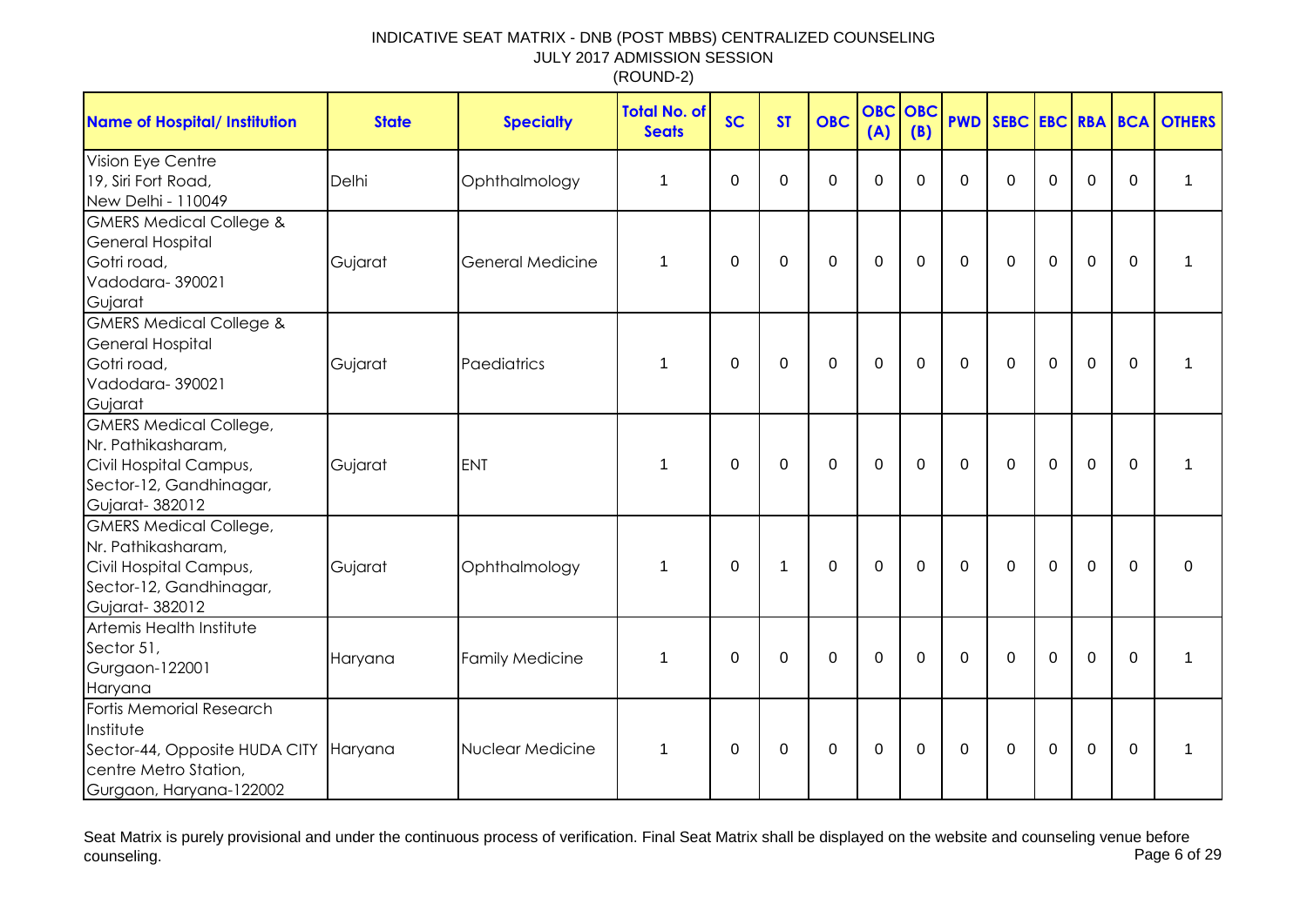| <b>Name of Hospital/ Institution</b>                                                            | <b>State</b>         | <b>Specialty</b>            | <b>Total No. of</b><br><b>Seats</b> | <b>SC</b> | <b>ST</b> | <b>OBC</b>     | <b>OBC OBC</b><br>(A) | (B)         |             |          |             |                |          | <b>PWD SEBC EBC RBA BCA OTHERS</b> |
|-------------------------------------------------------------------------------------------------|----------------------|-----------------------------|-------------------------------------|-----------|-----------|----------------|-----------------------|-------------|-------------|----------|-------------|----------------|----------|------------------------------------|
| Medanta-The Medicity<br>Sector-38, Gurgaon,<br>Haryana-122001                                   | Haryana              | Radio Therapy               | $\overline{2}$                      | $\Omega$  | $\Omega$  | $\mathbf 0$    | $\mathbf 0$           | $\Omega$    | $\Omega$    | $\Omega$ | $\Omega$    | $\overline{0}$ | $\Omega$ | $\overline{2}$                     |
| <b>Government Medical College</b><br>Karan-Nagar, Srinagar,<br>Kashmir-190010                   | Jammu and<br>Kashmir | <b>Respiratory Diseases</b> | 1                                   | $\Omega$  | $\Omega$  | 0              | $\mathbf 0$           | $\mathbf 0$ | $\Omega$    | $\Omega$ | $\Omega$    | $\mathbf 0$    | $\Omega$ | 1                                  |
| Abdur Razzaque Ansari<br>Memorial Weaver's Hospital,<br>NH 33, IRBA, Ranchi-835217<br>Jharkhand | Jharkhand            | Anaesthesiology             | 1                                   | $\Omega$  | 0         | $\Omega$       | $\Omega$              | $\Omega$    | $\Omega$    | $\Omega$ | $\Omega$    | $\Omega$       | $\Omega$ |                                    |
| <b>Bokaro General Hospital</b><br><b>Bokaro Steel City,</b><br><b>BOKARO-01</b><br>Jharkhand    | Jharkhand            | <b>General Medicine</b>     | 1                                   | $\Omega$  | -1        | $\overline{0}$ | $\mathbf 0$           | $\Omega$    | $\Omega$    | $\Omega$ | $\mathbf 0$ | $\overline{0}$ | $\Omega$ | $\Omega$                           |
| Tata Main Hospital<br>JAMSHEDPUR-01<br>Jharkand                                                 | Jharkhand            | <b>General Medicine</b>     | 1                                   | 0         | $\Omega$  | $\mathbf 0$    | $\mathbf 0$           | 0           | $\mathbf 0$ | $\Omega$ | $\mathbf 0$ | $\mathbf 0$    | $\Omega$ | 1                                  |
| Tata Main Hospital<br>JAMSHEDPUR-01<br>Jharkand                                                 | <b>Jharkhand</b>     | Paediatrics                 | $\overline{2}$                      | $\Omega$  | $\Omega$  | $\mathbf 0$    | $\mathbf 0$           | $\Omega$    | $\Omega$    | $\Omega$ | $\Omega$    | $\Omega$       | $\Omega$ | $\overline{2}$                     |
| Tata Main Hospital<br>JAMSHEDPUR-01<br>Jharkand                                                 | Jharkhand            | Pathology                   | 1                                   | $\Omega$  | $\Omega$  | $\mathbf 0$    | $\mathbf 0$           | $\Omega$    | $\Omega$    | $\Omega$ | $\Omega$    | $\overline{0}$ | $\Omega$ | 1                                  |
| Tata Motors Hospital<br>JAMSHEDPUR-01<br>Jharkhand                                              | Jharkhand            | Anaesthesiology             | $\overline{2}$                      | $\Omega$  | 0         | $\Omega$       | $\Omega$              | $\Omega$    | $\Omega$    | $\Omega$ | $\Omega$    | $\Omega$       | $\Omega$ | 2                                  |
| <b>Tata Motors Hospital</b><br>JAMSHEDPUR-01<br>Jharkhand                                       | Jharkhand            | <b>ENT</b>                  | 1                                   | 0         | 0         | 0              | $\mathbf 0$           | 0           | $\Omega$    | $\Omega$ | $\Omega$    | $\overline{0}$ | $\Omega$ |                                    |

Seat Matrix is purely provisional and under the continuous process of verification. Final Seat Matrix shall be displayed on the website and counseling venue before<br>Page 7 of 29 counseling. Page 7 of 29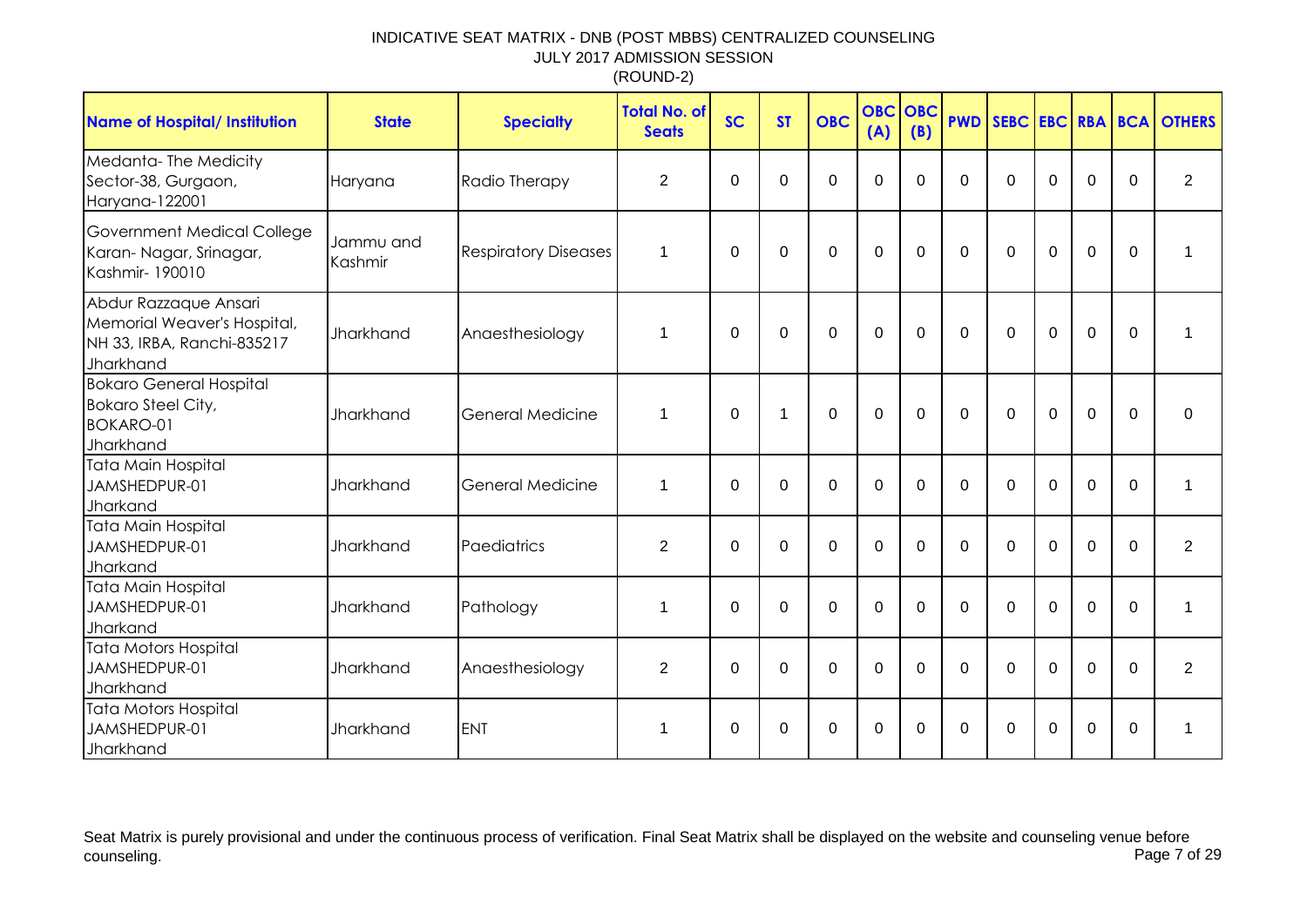| <b>Name of Hospital/ Institution</b>                                                               | <b>State</b> | <b>Specialty</b>        | Total No. of<br><b>Seats</b> | <b>SC</b>   | <b>ST</b>   | <b>OBC</b>  | <b>OBC</b><br>(A) | <b>OBC</b><br>(B) |             |             |             |             |             | <b>PWD SEBC EBC RBA BCA OTHERS</b> |
|----------------------------------------------------------------------------------------------------|--------------|-------------------------|------------------------------|-------------|-------------|-------------|-------------------|-------------------|-------------|-------------|-------------|-------------|-------------|------------------------------------|
| Apollo Hospital<br>154/11, Opp. I.I.M.,<br>Bannerghatta Road,<br>Bangalore-560076<br>Karnataka     | Karnataka    | Emergency<br>Medicine   | $\overline{2}$               | 0           | $\mathbf 0$ | $\mathbf 0$ | $\mathbf 0$       | $\mathbf 0$       | $\mathbf 0$ | $\mathbf 0$ | $\mathbf 0$ | $\mathbf 0$ | $\mathbf 0$ | $\overline{2}$                     |
| Apollo Hospital<br>154/11, Opp. I.I.M.,<br>Bannerghatta Road,<br>Bangalore-560076<br>Karnataka     | Karnataka    | Radio Therapy           | 1                            | 0           | 0           | $\mathbf 0$ | $\mathbf 0$       | $\mathbf 0$       | $\mathbf 0$ | $\mathbf 0$ | $\mathbf 0$ | $\mathbf 0$ | $\mathbf 0$ | 1                                  |
| C.S.I. Holdsworth Memorial<br>Hospital<br>Post Box-38<br>Mysore-21<br>Karnataka                    | Karnataka    | Paediatrics             | 1                            | 0           | $\mathbf 0$ | $\mathbf 0$ | $\mathbf 0$       | $\mathbf 0$       | $\mathbf 0$ | $\mathbf 0$ | $\mathbf 0$ | $\mathbf 0$ | $\mathbf 0$ | 1                                  |
| Hindustan Aeronautics Hospital<br><b>Bangalore Complex,</b><br>Bangalore-17<br>Karnataka           | Karnataka    | <b>General Medicine</b> | 1                            | 1           | $\mathbf 0$ | $\pmb{0}$   | $\mathbf 0$       | $\mathbf 0$       | $\mathbf 0$ | $\mathbf 0$ | $\mathbf 0$ | $\mathbf 0$ | $\mathbf 0$ | $\mathbf 0$                        |
| <b>Manipal Hospital</b><br>98 Rustum Bagh,<br>Old Airport Road,<br>Bangalore - 560017<br>Karnataka | Karnataka    | Ophthalmology           | 1                            | $\mathbf 0$ | $\pmb{0}$   | $\pmb{0}$   | $\boldsymbol{0}$  | $\mathbf 0$       | $\mathbf 0$ | $\mathbf 0$ | $\mathbf 0$ | $\mathbf 0$ | $\mathbf 0$ | 1                                  |
| Shanti Hospital<br>166/1A<br>Near Old IB, Extension Area,<br>Baglkot-587101<br>Karnataka           | Karnataka    | Paediatrics             | 1                            | 0           | $\pmb{0}$   | $\pmb{0}$   | $\boldsymbol{0}$  | $\pmb{0}$         | $\mathbf 0$ | $\mathbf 0$ | $\mathbf 0$ | $\mathbf 0$ | $\mathbf 0$ | 1                                  |

Seat Matrix is purely provisional and under the continuous process of verification. Final Seat Matrix shall be displayed on the website and counseling venue before<br>Page 8 of 29 counseling. Page 8 of 29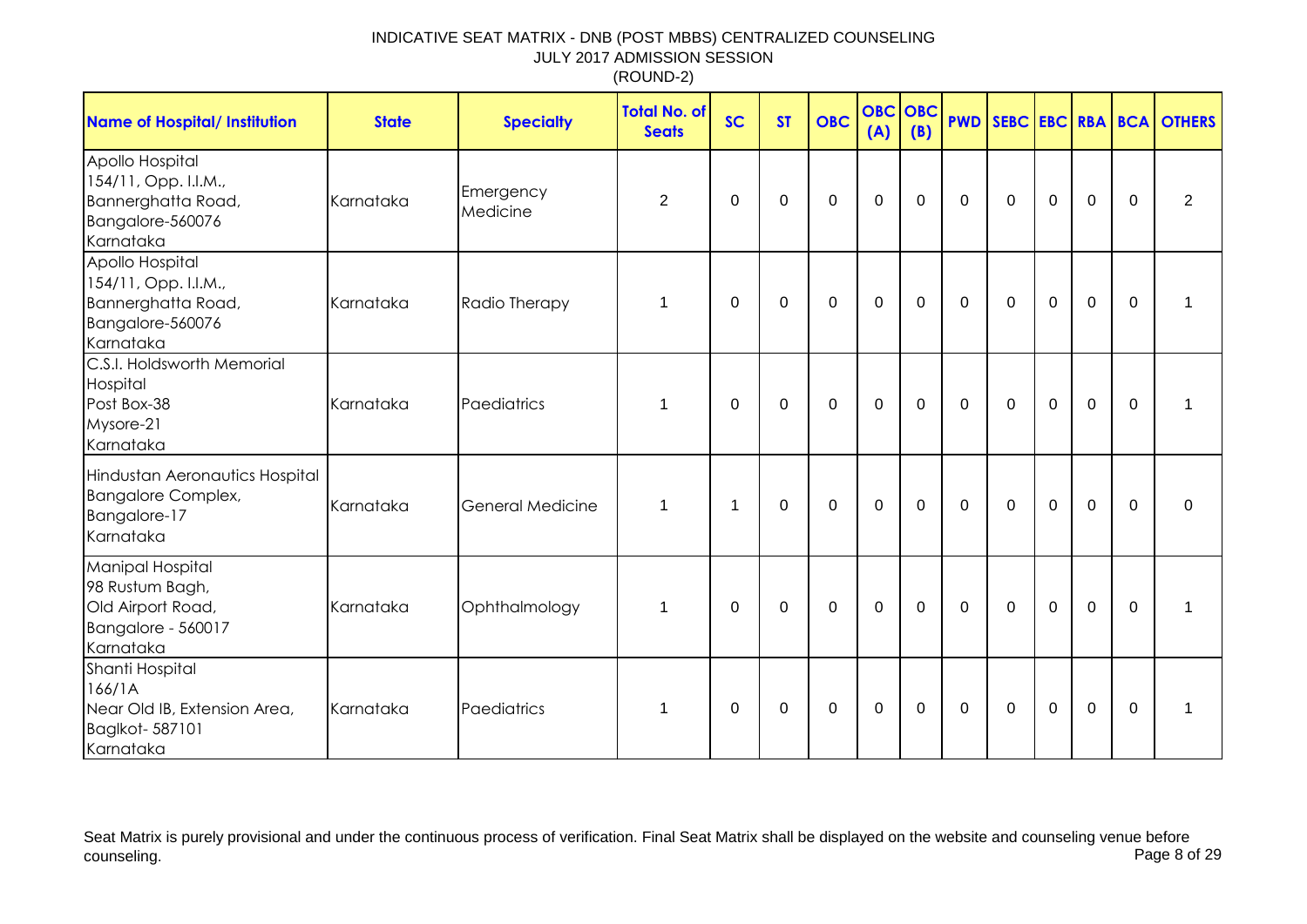| <b>Name of Hospital/ Institution</b>                                                                                                                 | <b>State</b> | <b>Specialty</b>       | <b>Total No. of</b><br><b>Seats</b> | <b>SC</b>   | <b>ST</b>   | <b>OBC</b>  | <b>OBC OBC</b><br>(A) | (B)         | <b>PWD</b>  |                |             |                |              | SEBC EBC RBA BCA OTHERS |
|------------------------------------------------------------------------------------------------------------------------------------------------------|--------------|------------------------|-------------------------------------|-------------|-------------|-------------|-----------------------|-------------|-------------|----------------|-------------|----------------|--------------|-------------------------|
| Govt. General Hospital<br>Kunnukuzhi PO, Thycud<br>THIRUVANANTHAPURAM-35<br>Kerala                                                                   | Kerala       | Anaesthesiology        | $\overline{2}$                      | $\mathbf 0$ | 1           | $\mathbf 0$ | $\mathbf 0$           | $\mathbf 0$ | 1(PH)       | $\overline{0}$ | $\mathbf 0$ | $\mathbf 0$    | $\mathbf 0$  | $\mathbf 0$             |
| Govt. General Hospital<br>Kunnukuzhi PO, Thycud<br>THIRUVANANTHAPURAM-35<br>Kerala                                                                   | Kerala       | <b>General Surgery</b> | $\mathbf 1$                         | $\Omega$    | $\mathbf 0$ | 1           | $\mathbf 0$           | $\mathbf 0$ | $\Omega$    | $\mathbf 0$    | $\mathbf 0$ | $\mathbf 0$    | $\Omega$     | $\Omega$                |
| IQRAA International Hospital &<br>Research Centre,<br>Malaparamba,<br><b>Calicut- 673009</b><br>Kerala                                               | Kerala       | Orthopedic Surgery     | 1                                   | 0           | 0           | $\mathbf 0$ | $\mathbf 0$           | $\mathbf 0$ | $\mathbf 0$ | $\mathbf 0$    | $\mathbf 0$ | $\mathbf 0$    | 0            | $\mathbf 1$             |
| <b>Medical Trust Hospital</b><br>M. G. Road,<br>KOCHI-16<br>Kerala                                                                                   | Kerala       | Orthopedic Surgery     | $\overline{2}$                      | $\Omega$    | $\Omega$    | $\Omega$    | $\mathbf 0$           | $\Omega$    | $\Omega$    | $\Omega$       | $\mathbf 0$ | $\mathbf 0$    | $\Omega$     | $\overline{2}$          |
| <b>MES Medical College &amp;</b><br>Hospital<br>Perinthalmanna, Palachode<br>Post,<br>Kolathur Via,<br>Malappuram Dist.<br>Kerala - 679338<br>Kerala | Kerala       | Emergency<br>Medicine  | 2                                   | $\Omega$    | $\Omega$    | $\Omega$    | $\mathbf 0$           | $\Omega$    | $\Omega$    | $\mathbf{0}$   | $\mathbf 0$ | $\overline{0}$ | $\Omega$     | 2                       |
| Sree Uthradom Tirunal Hospital,<br>Pattom,<br>Trivandrum -695004<br>Kerala                                                                           | Kerala       | Emergency<br>Medicine  | 3                                   | 0           | 0           | $\mathbf 0$ | $\boldsymbol{0}$      | 0           | $\mathbf 0$ | 0              | $\mathbf 0$ | $\mathbf 0$    | $\mathbf{0}$ | 3                       |

Seat Matrix is purely provisional and under the continuous process of verification. Final Seat Matrix shall be displayed on the website and counseling venue before<br>Page 9 of 29 counseling. Page 9 of 29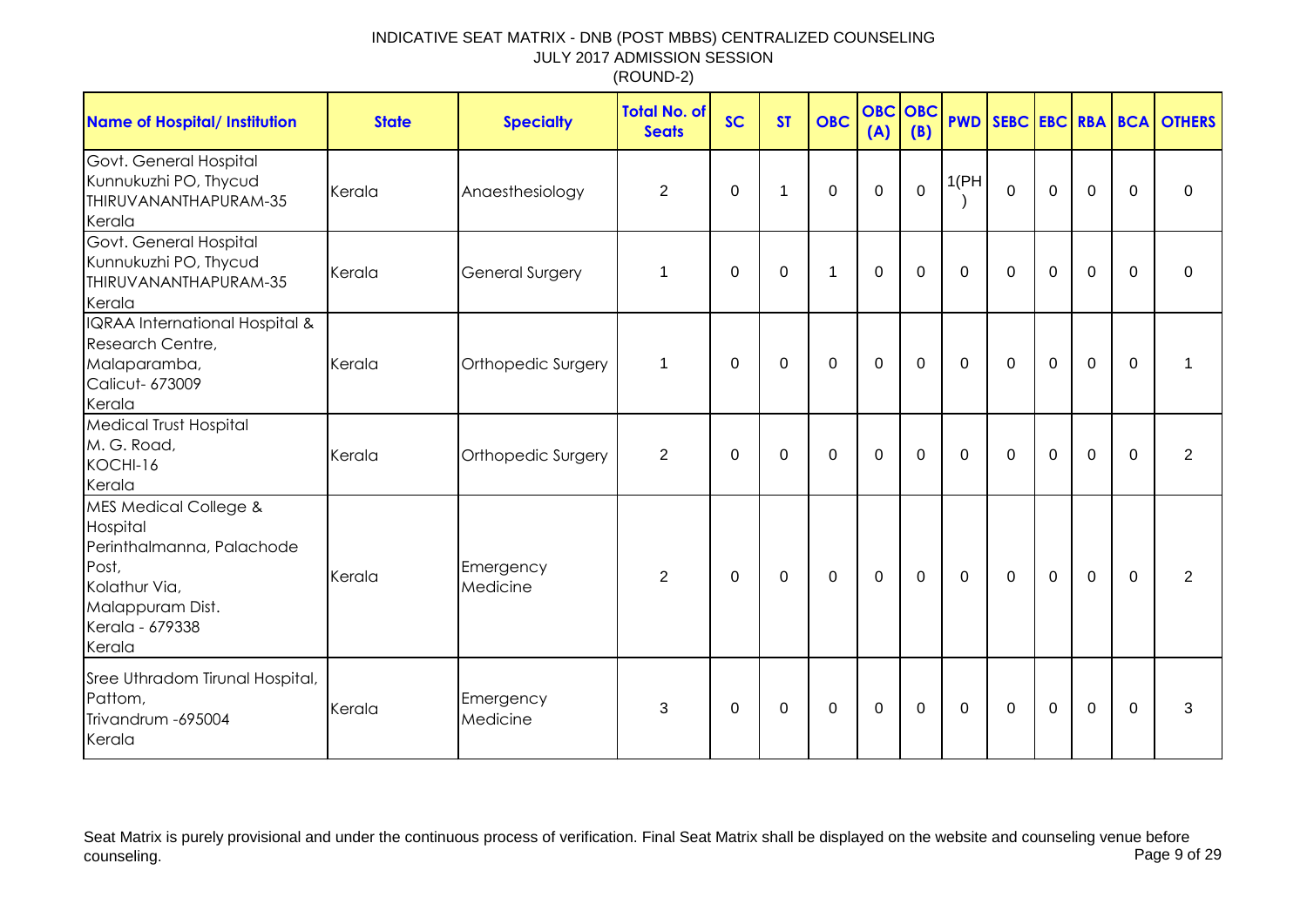| <b>Name of Hospital/ Institution</b>                                                                            | <b>State</b>      | <b>Specialty</b>                                      | <b>Total No. of</b><br><b>Seats</b> | <b>SC</b>    | <b>ST</b>   | <b>OBC</b>       | <b>OBC</b><br>(A) | OBC<br>(B)  |              |              |             |                |             | <b>PWD SEBC EBC RBA BCA OTHERS</b> |
|-----------------------------------------------------------------------------------------------------------------|-------------------|-------------------------------------------------------|-------------------------------------|--------------|-------------|------------------|-------------------|-------------|--------------|--------------|-------------|----------------|-------------|------------------------------------|
| <b>Bombay Hospital</b><br>IDA Scheme no 94/95,<br>Ring Road,<br>Indore-452010<br>Madhya Pradesh                 | Madhya<br>Pradesh | <b>General Medicine</b>                               | 1                                   | 0            | 0           | $\mathbf 0$      | $\mathbf 0$       | 0           | $\mathbf{0}$ | 0            | $\mathbf 0$ | $\mathbf 0$    | $\Omega$    | 1                                  |
| Choithram Hospital and<br><b>Research Centre</b><br>Manik Bagh Road,<br>INDORE-14<br>Madhya Pradesh             | Madhya<br>Pradesh | Anaesthesiology                                       | $\mathbf 1$                         | $\mathbf 0$  | $\mathbf 0$ | $\boldsymbol{0}$ | $\mathbf 0$       | $\mathbf 0$ | $\mathbf 0$  | $\mathbf 0$  | $\mathbf 0$ | $\mathbf 0$    | $\mathbf 0$ | 1                                  |
| Aditya Birla Memorial Hospital<br>P.O. Chinchwad,<br>Pune-411033<br>Maharashtra                                 | Maharashtra       | <b>Family Medicine</b>                                | 3                                   | 0            | $\mathbf 0$ | $\mathbf 0$      | $\mathbf 0$       | 0           | $\mathbf 0$  | $\Omega$     | $\mathbf 0$ | $\overline{0}$ | $\mathbf 0$ | 3                                  |
| Asian Heart Institute,<br>G/N Block,<br>Bandra Kurla Complex,<br>Bandra (East),<br>Mumbai-400051<br>Maharashtra | Maharashtra       | Cardio Thoracic<br>Surgery (Direct 6<br>Years Course) | $\mathbf{1}$                        | $\mathbf 0$  | $\mathbf 0$ | $\mathbf 0$      | $\mathbf 0$       | $\mathbf 0$ | $\mathbf 0$  | $\mathbf 0$  | $\mathbf 0$ | $\overline{0}$ | $\mathbf 0$ |                                    |
| <b>Bhabha Atomic Research</b><br>Centre & Hospital,<br>Anushakti Nagar,<br>MUMBAI-94<br>Maharashtra             | Maharashtra       | Anaesthesiology                                       | $\mathbf{1}$                        | $\mathbf{0}$ | 0           | $\mathbf 0$      | $\mathbf 0$       | 0           | $\mathbf{0}$ | $\Omega$     | $\Omega$    | $\mathbf 0$    | $\Omega$    |                                    |
| Deenanath Mangeshkar<br><b>Hospital and Research Centre</b><br>Erandwane,<br>Pune - 411004<br>Maharashtra       | Maharashtra       | <b>General Surgery</b>                                | 1                                   | 0            | 0           | 0                | 0                 | 0           | $\mathbf 0$  | $\mathbf{0}$ | $\mathbf 0$ | $\mathbf 0$    | $\Omega$    | 1                                  |

Seat Matrix is purely provisional and under the continuous process of verification. Final Seat Matrix shall be displayed on the website and counseling venue before<br>Page 10 of 29 counseling. Page 10 of 29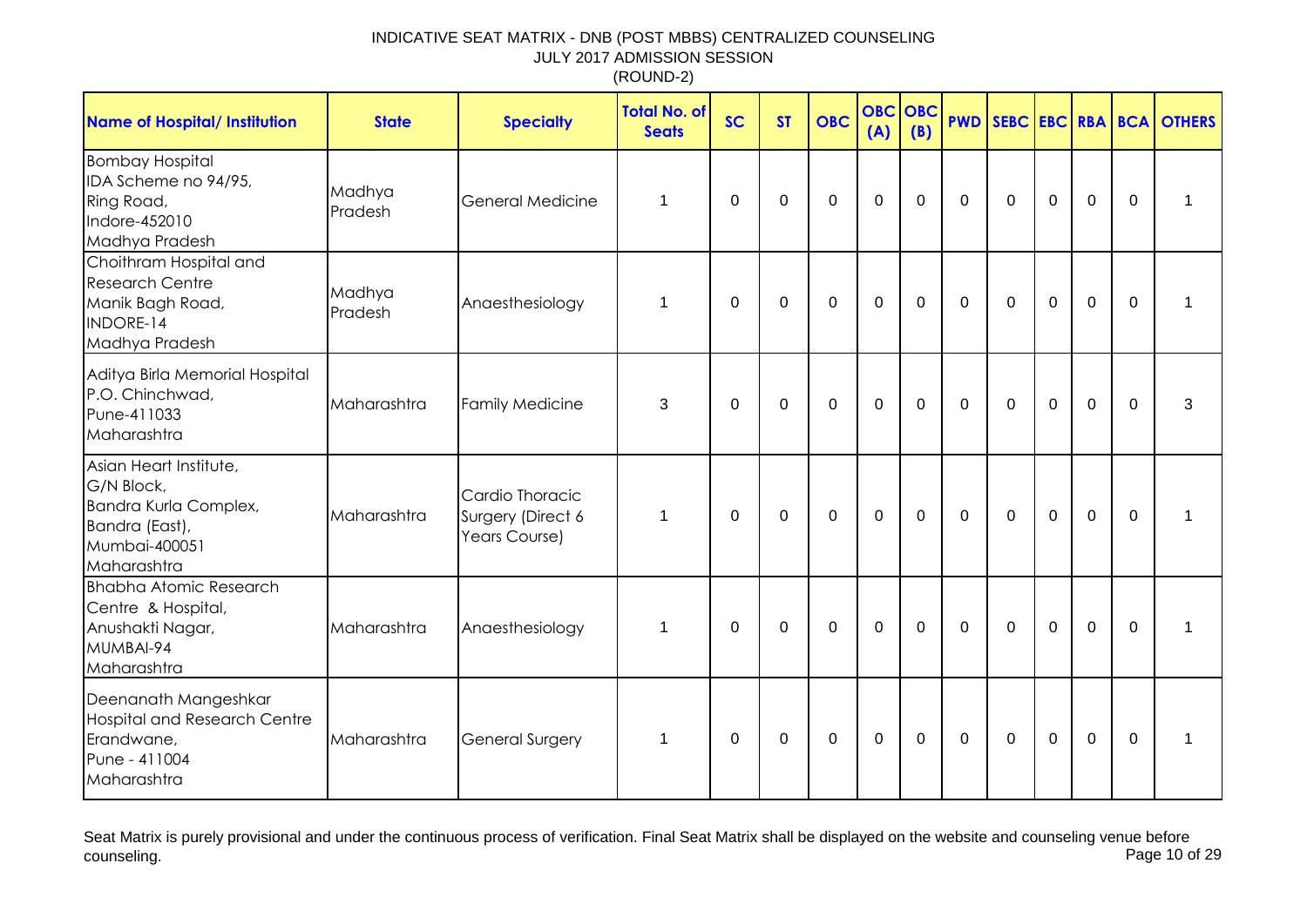| <b>Name of Hospital/ Institution</b>                                                                                                                            | <b>State</b> | <b>Specialty</b>        | <b>Total No. of</b><br><b>Seats</b> | <b>SC</b>   | <b>ST</b>   | <b>OBC</b>  | <b>OBC</b> OBC<br>(A) | (B)            |             |             |             |             |             | <b>PWD SEBC EBC RBA BCA OTHERS</b> |
|-----------------------------------------------------------------------------------------------------------------------------------------------------------------|--------------|-------------------------|-------------------------------------|-------------|-------------|-------------|-----------------------|----------------|-------------|-------------|-------------|-------------|-------------|------------------------------------|
| Jehangir Hospital<br>32, Sassoon Road,<br>Pune-411001<br>Maharashtra                                                                                            | Maharashtra  | <b>Family Medicine</b>  | 4                                   | 0           | 0           | $\mathbf 0$ | $\mathbf 0$           | $\mathbf 0$    | $\mathbf 0$ | $\mathbf 0$ | $\mathbf 0$ | $\mathbf 0$ | $\mathbf 0$ | 4                                  |
| K.E.M. Hospital,<br>489, Rasta Peth,<br>Sardar Moodliar Road,<br>Pune-411011<br>Maharashtra                                                                     | Maharashtra  | <b>General Medicine</b> | 1                                   | 0           | 0           | $\mathbf 0$ | $\mathbf 0$           | 0              | $\mathbf 0$ | $\mathbf 0$ | $\mathbf 0$ | $\mathbf 0$ | $\mathbf 0$ | 1                                  |
| K.E.M. Hospital,<br>489, Rasta Peth,<br>Sardar Moodliar Road,<br>Pune-411011<br>Maharashtra                                                                     | Maharashtra  | <b>General Surgery</b>  | 1                                   | 0           | 1           | 0           | $\mathbf 0$           | 0              | 0           | 0           | $\mathbf 0$ | $\mathbf 0$ | $\mathbf 0$ | 0                                  |
| K.J. Somaiya Medical College<br>Eastern Highway, Sion,<br>Mumbai-400022<br>Maharashtra                                                                          | Maharashtra  | Anaesthesiology         | 1                                   | 0           | 0           | 0           | $\mathbf 0$           | 0              | 0           | 0           | 0           | $\mathbf 0$ | $\mathbf 0$ | 1                                  |
| Kokilaben Dhirubhai Ambani<br>Hospital & Medical Research<br>Institute<br>Achyutrao Patwardhan Marg,<br>4 Bunglows,<br>Andheri (w),<br>Mumbai-51<br>Maharashtra | Maharashtra  | Pathology               | $\mathbf{1}$                        | $\mathbf 0$ | $\mathbf 0$ | $\mathbf 0$ | $\mathbf 0$           | $\overline{0}$ | $\mathbf 0$ | $\mathbf 0$ | $\mathbf 0$ | $\mathbf 0$ | $\mathbf 0$ | 1                                  |

Seat Matrix is purely provisional and under the continuous process of verification. Final Seat Matrix shall be displayed on the website and counseling venue before<br>Page 11 of 29 counseling. Page 11 of 29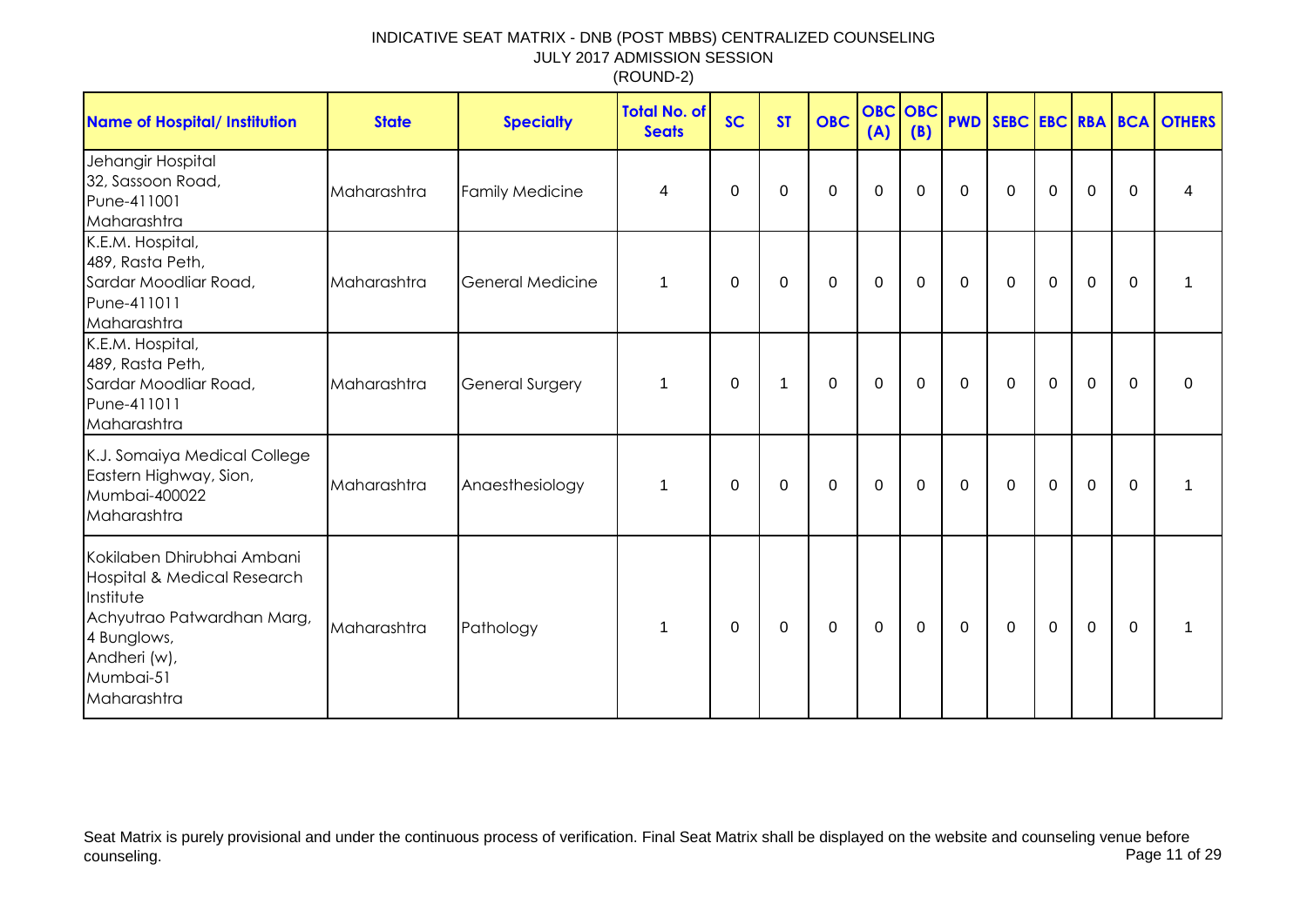| <b>Name of Hospital/ Institution</b>                                                                                        | <b>State</b> | <b>Specialty</b>             | <b>Total No. of</b><br><b>Seats</b> | <b>SC</b>   | <b>ST</b>    | <b>OBC</b>       | <b>OBC OBC</b><br>(A) | (B)         |              |             |             |                |             | <b>PWD SEBC EBC RBA BCA OTHERS</b> |
|-----------------------------------------------------------------------------------------------------------------------------|--------------|------------------------------|-------------------------------------|-------------|--------------|------------------|-----------------------|-------------|--------------|-------------|-------------|----------------|-------------|------------------------------------|
| Prince Aly Khan Hospital<br>Aga Hall, Nesbit Road,<br>Mazagaon,<br>Mumbai-400010<br>Maharashtra                             | Maharashtra  | Pathology                    | $2^*$                               | $\Omega$    | $\mathbf 0$  | $\mathbf 0$      | $\mathbf 0$           | $\mathbf 0$ | $\Omega$     | $\Omega$    | $\mathbf 0$ | $\overline{0}$ | $\Omega$    | $\overline{2}$                     |
| Rajarshee Chhatrapati Shahu<br>Maharaj<br>Govt. Med. College,<br>Dasara Chowk,<br>Kolhapur<br>Maharashtra                   | Maharashtra  | Obstetrics and<br>Gynecology | 1                                   | $\Omega$    | $\mathbf{1}$ | $\boldsymbol{0}$ | $\mathbf 0$           | 0           | $\mathbf{0}$ | $\mathbf 0$ | $\mathbf 0$ | $\mathbf 0$    | $\Omega$    | $\Omega$                           |
| Sir Hurkisondas Nurrotumdas<br><b>Hospital and Research Centre</b><br>Raja Rammohan Roy Road,<br>Mumbai - 04<br>Maharashtra | Maharashtra  | Pathology                    | 1                                   | $\Omega$    | 0            | $\mathbf 0$      | $\mathbf 0$           | 0           | $\mathbf 0$  | $\Omega$    | $\mathbf 0$ | $\mathbf 0$    | $\Omega$    |                                    |
| Shija Hospitals & Res. Instiute<br>Langol,<br>Imphal - 795004<br>Manipur                                                    | Manipur      | Anaesthesiology              | $\mathbf 1$                         | $\mathbf 0$ | 0            | $\mathbf 0$      | $\mathbf 0$           | $\mathbf 0$ | $\mathbf 0$  | $\mathbf 0$ | $\mathbf 0$ | $\mathbf 0$    | $\mathbf 0$ |                                    |
| Shija Hospitals & Res. Instiute<br>Langol,<br>Imphal - 795004<br>Manipur                                                    | Manipur      | General Surgery              | $\overline{2}$                      | $\Omega$    | $\Omega$     | $\mathbf 0$      | $\mathbf 0$           | $\Omega$    | $\mathbf{0}$ | $\Omega$    | $\Omega$    | $\overline{0}$ | $\Omega$    | $\overline{2}$                     |
| Nazareth Hospital<br>Laitumkhrah,<br>Shillong-793003<br>Meghalaya                                                           | Meghalaya    | General Medicine             | 1                                   | 0           | 0            | $\mathbf 0$      | $\boldsymbol{0}$      | 0           | 0            | 0           | $\mathbf 0$ | $\mathbf 0$    | 0           | 1                                  |

Seat Matrix is purely provisional and under the continuous process of verification. Final Seat Matrix shall be displayed on the website and counseling venue before<br>Page 12 of 29 counseling. Page 12 of 29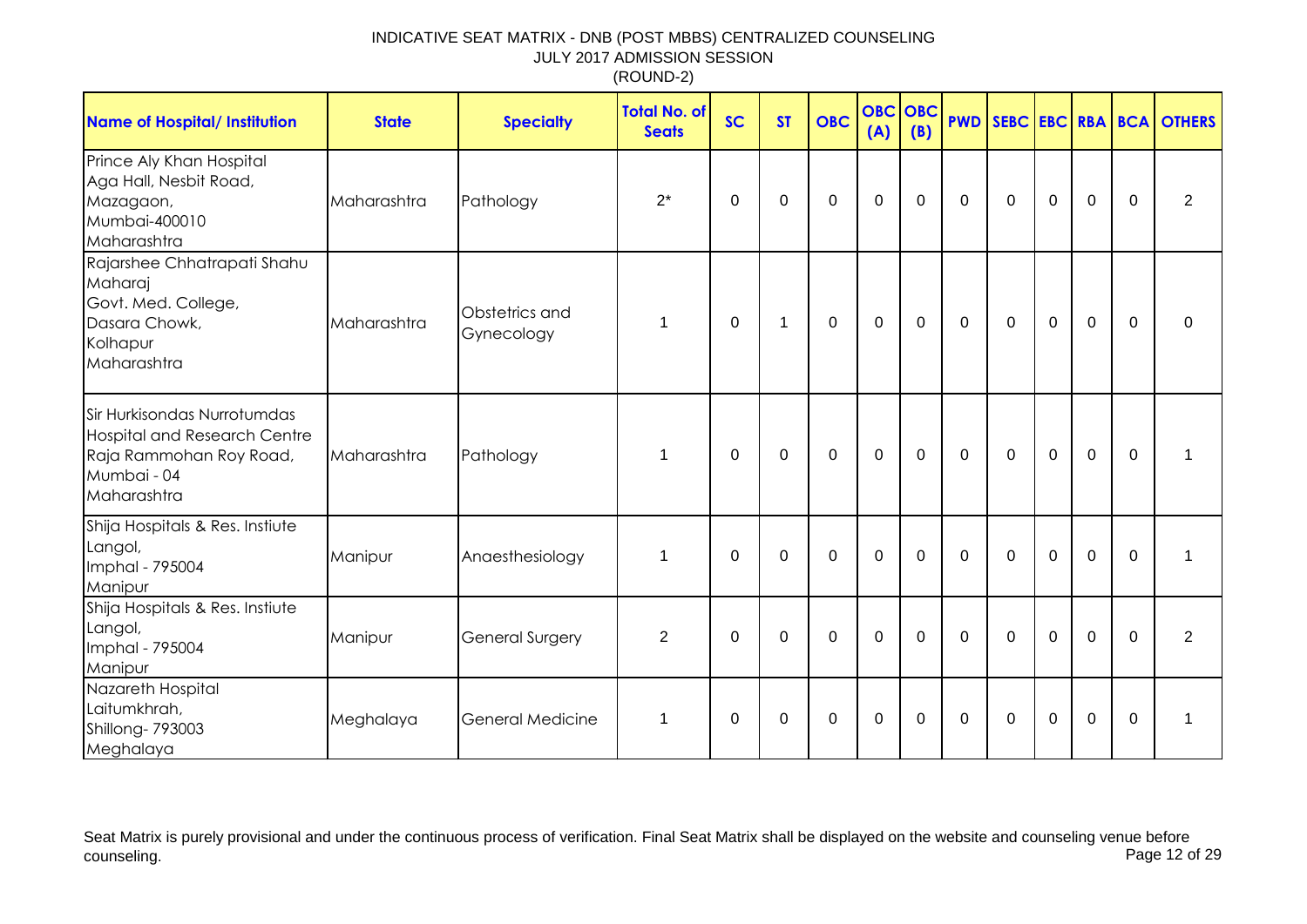| <b>Name of Hospital/ Institution</b>                                                                                                                 | <b>State</b> | <b>Specialty</b>             | <b>Total No. of</b><br><b>Seats</b> | <b>SC</b>    | <b>ST</b>    | <b>OBC</b>     | <b>OBC</b><br>(A) | OBC<br>(B)  | <b>PWD</b>     |             |                |             |             | <b>SEBC EBC RBA BCA OTHERS</b> |
|------------------------------------------------------------------------------------------------------------------------------------------------------|--------------|------------------------------|-------------------------------------|--------------|--------------|----------------|-------------------|-------------|----------------|-------------|----------------|-------------|-------------|--------------------------------|
| Nazareth Hospital<br>Laitumkhrah,<br>Shillong-793003<br>Meghalaya                                                                                    | Meghalaya    | <b>General Surgery</b>       | 1                                   | 0            | $\mathbf 0$  | $\mathbf 0$    | $\overline{0}$    | $\Omega$    | $\mathbf 0$    | $\Omega$    | $\Omega$       | $\mathbf 0$ | 0           | 1                              |
| Christian Institute of Health<br>Sciences & Research<br>4th Mile Dimapur<br>Nagaland-797115                                                          | Nagaland     | General Surgery              | 1                                   | $\mathbf 0$  | $\mathbf 0$  | $\overline{0}$ | $\mathbf 0$       | $\mathbf 0$ | $\Omega$       | $\mathbf 0$ | $\mathbf 0$    | $\mathbf 0$ | $\mathbf 0$ | 1                              |
| Apollo Hospital<br>Plot No. 251<br>Sainik School Road<br>Unit-15, Bhubaneshwar<br>Orissa-751005                                                      | Orissa       | Pathology                    | 1                                   | 0            | $\mathbf 0$  | 0              | $\mathbf 0$       | $\Omega$    | $\Omega$       | $\Omega$    | $\mathbf 0$    | $\mathbf 0$ | $\mathbf 0$ | $\mathbf{1}$                   |
| Dr. Agarwal's Eye Hospital<br><b>BBC Tower, Link Road Square,</b><br>Madhupatna, (Opp. To<br>Madhupatna Police Station),<br>Cuttack-753010<br>Orissa | Orissa       | Ophthalmology                | 1                                   | 0            | $\pmb{0}$    | $\mathbf 0$    | $\mathbf 0$       | $\mathbf 0$ | $\mathbf 0$    | $\mathbf 0$ | $\overline{0}$ | $\mathbf 0$ | 0           | 1                              |
| Ispat General Hospital<br>Rourkela Steel Plant,<br>ROURKELA - 769005<br>Orissa                                                                       | Orissa       | Anaesthesiology              | $\overline{2}$                      | $\mathbf{1}$ | $\mathbf 0$  | $\mathbf 1$    | $\mathbf 0$       | $\Omega$    | $\overline{0}$ | $\Omega$    | $\mathbf 0$    | $\mathbf 0$ | $\Omega$    | 0                              |
| Ispat General Hospital<br>Rourkela Steel Plant,<br>ROURKELA - 769005<br>Orissa                                                                       | Orissa       | Obstetrics and<br>Gynecology | 1                                   | $\mathbf 1$  | $\mathbf 0$  | $\mathbf 0$    | $\mathbf 0$       | $\mathbf 0$ | $\mathbf 0$    | $\mathbf 0$ | $\mathbf 0$    | $\mathbf 0$ | $\Omega$    | $\mathbf 0$                    |
| Ispat General Hospital<br>Rourkela Steel Plant,<br>ROURKELA - 769005<br>Orissa                                                                       | Orissa       | Pathology                    | 1                                   | $\Omega$     | $\mathbf{1}$ | $\mathbf 0$    | $\mathbf 0$       | $\Omega$    | $\mathbf 0$    | $\Omega$    | $\mathbf 0$    | $\mathbf 0$ | $\Omega$    | $\Omega$                       |

Seat Matrix is purely provisional and under the continuous process of verification. Final Seat Matrix shall be displayed on the website and counseling venue before<br>Page 13 of 29 counseling. Page 13 of 29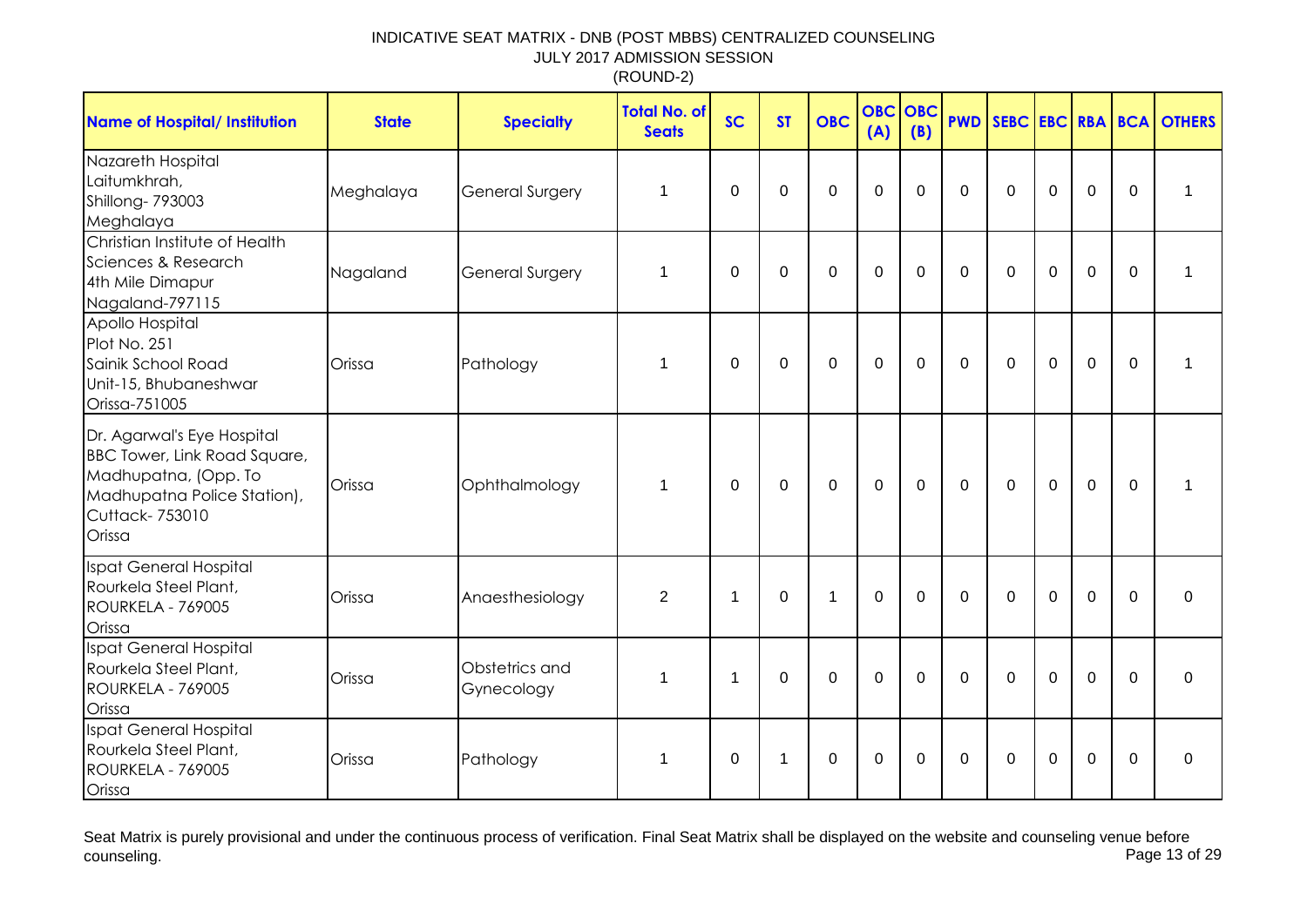| <b>Name of Hospital/ Institution</b>                                                                                              | <b>State</b> | <b>Specialty</b>                               | <b>Total No. of</b><br><b>Seats</b> | <b>SC</b> | <b>ST</b>   | <b>OBC</b>   | <b>OBC</b> OBC<br>(A) | (B) |              |              |                |             |             | <b>PWD SEBC EBC RBA BCA OTHERS</b> |
|-----------------------------------------------------------------------------------------------------------------------------------|--------------|------------------------------------------------|-------------------------------------|-----------|-------------|--------------|-----------------------|-----|--------------|--------------|----------------|-------------|-------------|------------------------------------|
| Swami Vivekanand National<br>Institute of Rehabilitation Trg &<br>Res.<br>Olatpur, PO Bairoi, Distt.-<br>Cuttack-754010<br>Orissa | Orissa       | <b>Physical Medicine</b><br>and Rehabilitation | 1                                   | $\Omega$  | $\mathbf 0$ | $\mathbf{1}$ | $\overline{0}$        | 0   | $\mathbf 0$  | $\mathbf 0$  | $\mathbf 0$    | $\mathbf 0$ | $\mathbf 0$ | $\Omega$                           |
| Amandeep Hospital<br>G.T.Road, Model Town,<br>Amritsar<br>Punjab                                                                  | Punjab       | Orthopedic Surgery                             | 1                                   | 0         | 0           | $\mathbf 0$  | $\mathbf 0$           | 0   | $\Omega$     | $\Omega$     | $\mathbf 0$    | $\mathbf 0$ | $\Omega$    |                                    |
| Dr. Hardas Singh Orthopaedics<br><b>Hospital &amp; Super Specialty</b><br><b>Research Centre</b><br>Amritsar<br>Punjab            | Punjab       | Orthopedic Surgery                             | 1                                   | $\Omega$  | 0           | $\mathbf 0$  | $\mathbf 0$           | 0   | $\mathbf{0}$ | $\mathbf 0$  | $\overline{0}$ | $\mathbf 0$ | $\Omega$    |                                    |
| <b>Fortis Hospital</b><br>Sector-62, Phase-VIII,<br>Mohali-160062<br>Punjab                                                       | Punjab       | Emergency<br>Medicine                          | $\overline{2}$                      | $\Omega$  | 0           | $\mathbf 0$  | $\mathbf 0$           | 0   | $\mathbf{0}$ | $\Omega$     | $\mathbf 0$    | $\mathbf 0$ | $\Omega$    | 2                                  |
| Lord Mahavir Civil Hospital<br>Old Jail Road, Ludhiana<br>Punjab                                                                  | Punjab       | Obstetrics and<br>Gynecology                   | $1^{\#}$                            | -1        | 0           | $\mathbf 0$  | 0                     | 0   | $\mathbf{0}$ | $\mathbf{0}$ | $\Omega$       | $\mathbf 0$ | $\Omega$    | $\mathbf 0$                        |
| Satguru Pratap Singh Apollo<br>Hospital<br>Sherpur Chowk,<br>Ludhiana -141003<br>Punjab                                           | Punjab       | <b>General Medicine</b>                        | $\mathbf 1$                         | 0         | 0           | $\mathbf 0$  | 0                     | 0   | 0            | $\mathbf{0}$ | $\Omega$       | $\mathbf 0$ | $\Omega$    |                                    |

Seat Matrix is purely provisional and under the continuous process of verification. Final Seat Matrix shall be displayed on the website and counseling venue before<br>Page 14 of 29 counseling. Page 14 of 29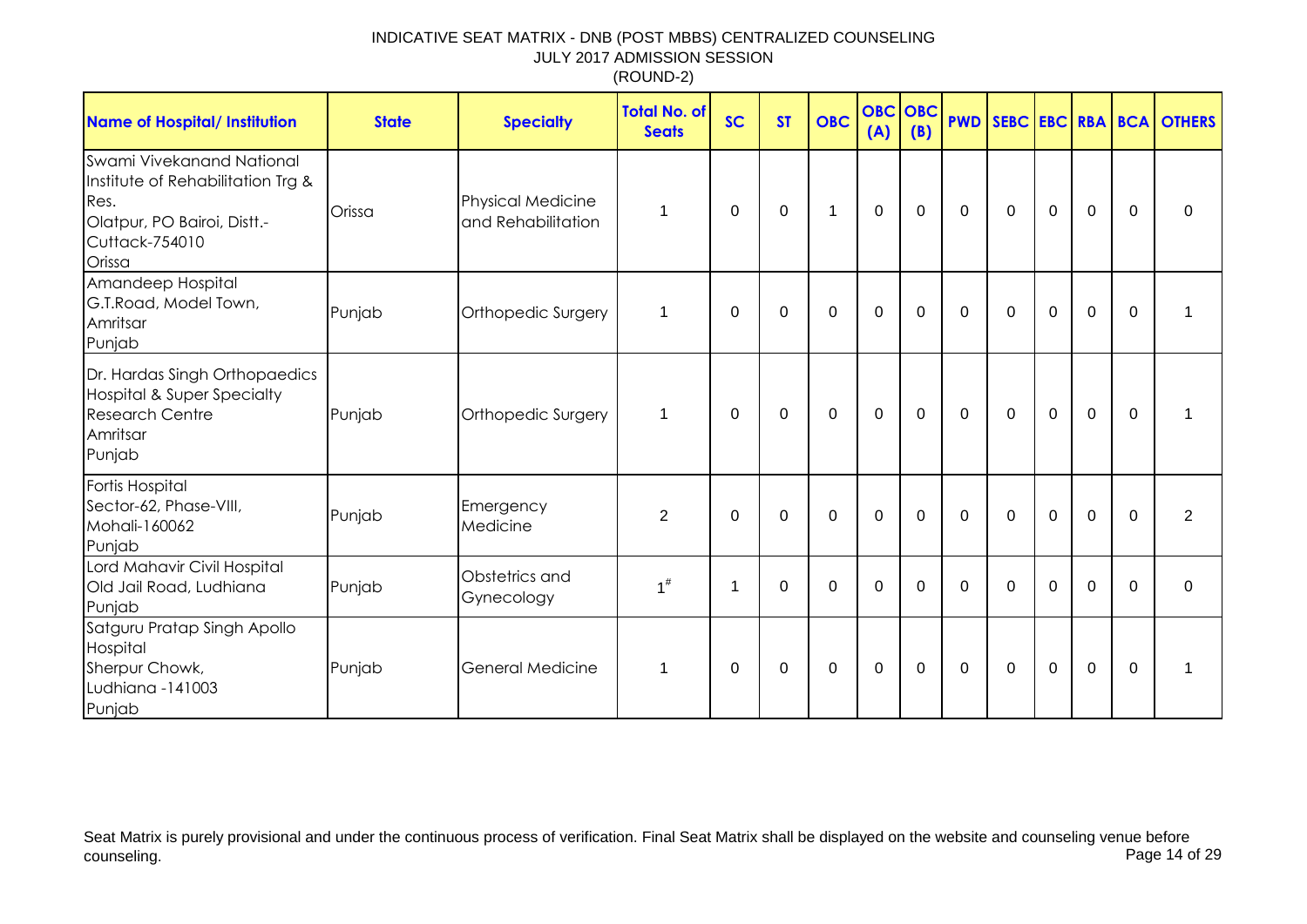| <b>Name of Hospital/ Institution</b>                                                                                                               | <b>State</b> | <b>Specialty</b>                                      | <b>Total No. of</b><br><b>Seats</b> | <b>SC</b>   | <b>ST</b> | <b>OBC</b>  | <b>OBC OBC</b><br>(A) | (B)          | <b>PWD</b>  |             |             |             |             | <b>SEBC EBC RBA BCA OTHERS</b> |
|----------------------------------------------------------------------------------------------------------------------------------------------------|--------------|-------------------------------------------------------|-------------------------------------|-------------|-----------|-------------|-----------------------|--------------|-------------|-------------|-------------|-------------|-------------|--------------------------------|
| Govt. R. D. B. P. Jaipuria<br>Hospital (Attached with RUHS<br>College of Medical Sciences),<br>Milap Nagar, Tonk Road,<br>Jaipur, Rajasthan-302018 | Rajasthan    | Family Medicine                                       | $\overline{2}$                      | 0           | 0         | $\Omega$    | $\Omega$              | $\mathbf{0}$ | $\Omega$    | $\Omega$    | 0           | 0           | $\mathbf 0$ | $1(UR)+1$<br>(Women            |
| Kothari Medical & Research<br>Centre<br>Bangla Nagar, NH15,<br>Jaiselmer Road,<br>Bikaner-3347001<br>Rajasthan                                     | Rajasthan    | <b>General Surgery</b>                                | $\mathbf 1$                         | $\mathbf 0$ | 0         | $\mathbf 0$ | $\mathbf 0$           | $\mathbf 0$  | $\mathbf 0$ | $\mathbf 0$ | $\mathbf 0$ | 0           | $\mathbf 0$ | 1                              |
| Narayana Multispeciality<br>Hospital<br>Sec-28, Rana Sanga Marg,<br>Pratap Nagar,<br>Jaipur-302033                                                 | Rajasthan    | Cardio Thoracic<br>Surgery (Direct 6<br>Years Course) | 1                                   | 0           | 0         | 0           | $\mathbf 0$           | $\mathbf 0$  | 0           | $\Omega$    | 0           | $\mathbf 0$ | $\mathbf 0$ | 1                              |
| Santokba Durlabhji Memorial<br>Hospital<br>Bhawani Singh Marg,<br>JAIPUR - 302015<br>Rajasthan                                                     | Rajasthan    | Immunohematolog<br>y and Transfusion<br>Medicine      | $\mathbf 1$                         | 0           | $\Omega$  | 0           | $\mathbf 0$           | 0            | $\Omega$    | 0           | $\mathbf 0$ | $\mathbf 0$ | 0           | 1                              |
| Santokbha Durlabji Memorial<br>Hospital<br>Bhawani Singh Marg,<br>JAIPUR - 15<br>Rajasthan                                                         | Rajasthan    | <b>General Medicine</b>                               | $\mathbf 1$                         | 0           | $\Omega$  | 0           | $\mathbf 0$           | 0            | $\mathbf 0$ | $\Omega$    | $\mathbf 0$ | 0           | $\mathbf 0$ | 1                              |
| Santokbha Durlabji Memorial<br>Hospital<br>Bhawani Singh Marg,<br>JAIPUR - 15<br>Rajasthan                                                         | Rajasthan    | <b>General Surgery</b>                                | -1                                  | 0           | $\Omega$  | $\Omega$    | $\mathbf 0$           | $\mathbf{0}$ | 0           | $\Omega$    | 0           | $\mathbf 0$ | $\mathbf 0$ | 1                              |

Seat Matrix is purely provisional and under the continuous process of verification. Final Seat Matrix shall be displayed on the website and counseling venue before<br>Page 15 of 29 counseling. Page 15 of 29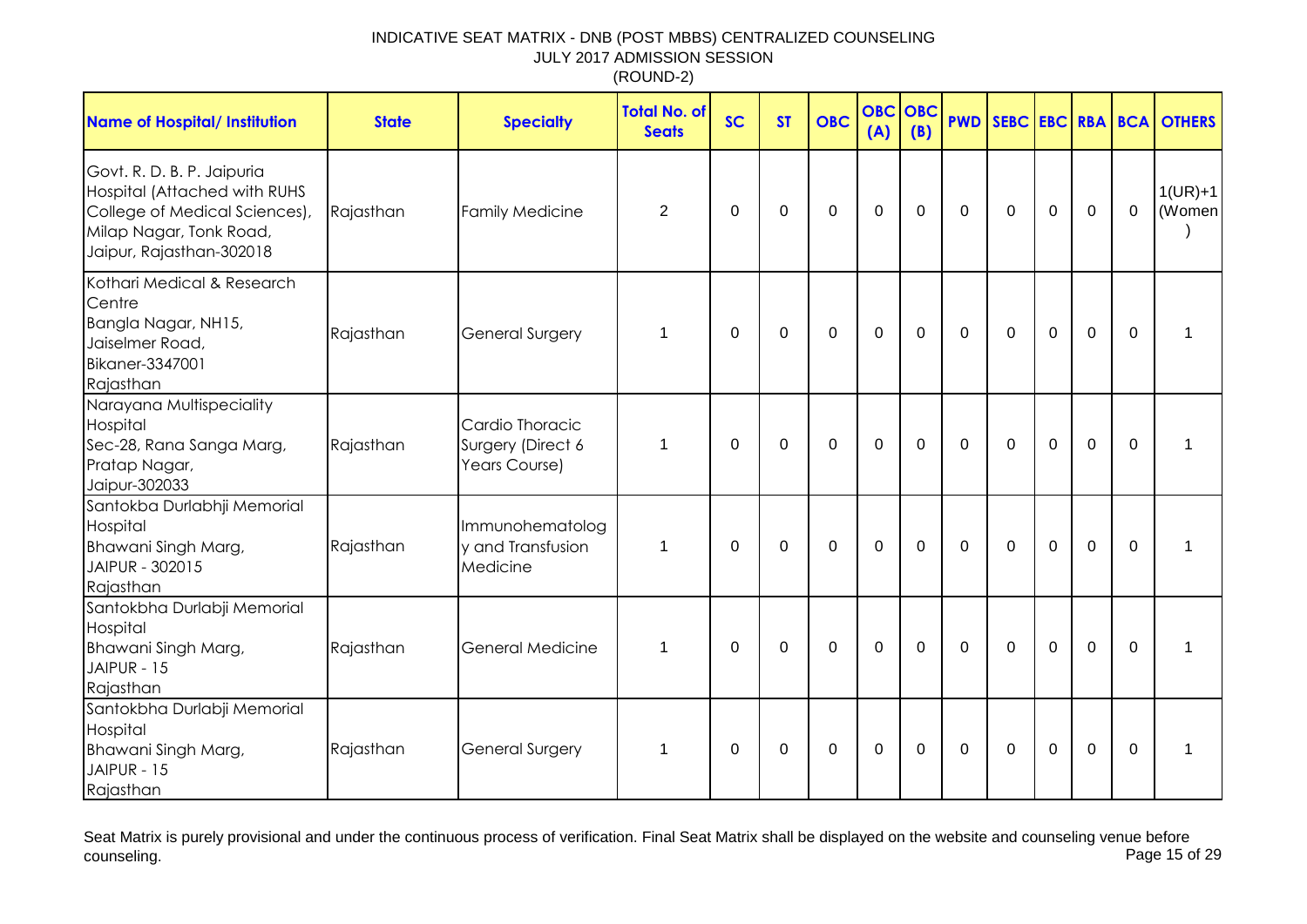| <b>Name of Hospital/ Institution</b>                                                                      | <b>State</b>      | <b>Specialty</b>        | <b>Total No. of</b><br><b>Seats</b> | <b>SC</b> | <b>ST</b>   | <b>OBC</b>  | <b>OBC</b> OBC<br>(A) | (B)         |             |              |             |             |             | <b>PWD SEBC EBC RBA BCA OTHERS</b> |
|-----------------------------------------------------------------------------------------------------------|-------------------|-------------------------|-------------------------------------|-----------|-------------|-------------|-----------------------|-------------|-------------|--------------|-------------|-------------|-------------|------------------------------------|
| Apollo Hospital<br>21 Greams lane,<br>Off Greams Rd,<br>Chennai - 06<br>Tamil Nadu                        | Tamil Nadu        | <b>ENT</b>              | 1                                   | 0         | $\mathbf 0$ | $\mathbf 0$ | $\mathbf 0$           | 0           | $\mathbf 0$ | 0            | $\mathbf 0$ | $\mathbf 0$ | $\mathbf 0$ |                                    |
| Apollo Super Specialty Hospital<br>Lake View Road, K K Nagar,<br>MADURAI-28<br><b>Tamil Nadu</b>          | <b>Tamil Nadu</b> | Emergency<br>Medicine   | $\overline{2}$                      | 0         | $\mathbf 0$ | $\mathbf 0$ | $\mathbf 0$           | $\mathbf 0$ | $\mathbf 0$ | $\mathbf 0$  | $\mathbf 0$ | $\mathbf 0$ | $\mathbf 0$ | 2                                  |
| C.S.I. Kalyani General Hospital<br>15, Radhakrishnan Road,<br>Mylapore,<br>Chennai - 600004<br>Tamil Nadu | Tamil Nadu        | <b>General Medicine</b> | $\mathbf 1$                         | 0         | 0           | $\mathbf 0$ | $\mathbf 0$           | 0           | $\mathbf 0$ | $\mathbf 0$  | $\mathbf 0$ | $\mathbf 0$ | 0           |                                    |
| C.S.I. Kalyani General Hospital<br>15, Radhakrishnan Road,<br>Mylapore,<br>Chennai - 600004<br>Tamil Nadu | Tamil Nadu        | Paediatrics             | 1                                   | $\Omega$  | 0           | $\mathbf 0$ | $\mathbf 0$           | 0           | $\mathbf 0$ | $\Omega$     | $\mathbf 0$ | $\mathbf 0$ | $\Omega$    |                                    |
| Dr. Jeyasekharan Hospital &<br>Nursing Home<br>K P Road,<br>NAGERCOIL-629003<br>Tamil Nadu                | Tamil Nadu        | <b>General Surgery</b>  | 1                                   | $\Omega$  | 0           | 0           | 0                     | 0           | 0           | $\mathbf{0}$ | $\mathbf 0$ | $\mathbf 0$ | $\Omega$    |                                    |

Seat Matrix is purely provisional and under the continuous process of verification. Final Seat Matrix shall be displayed on the website and counseling venue before<br>Page 16 of 29 counseling. Page 16 of 29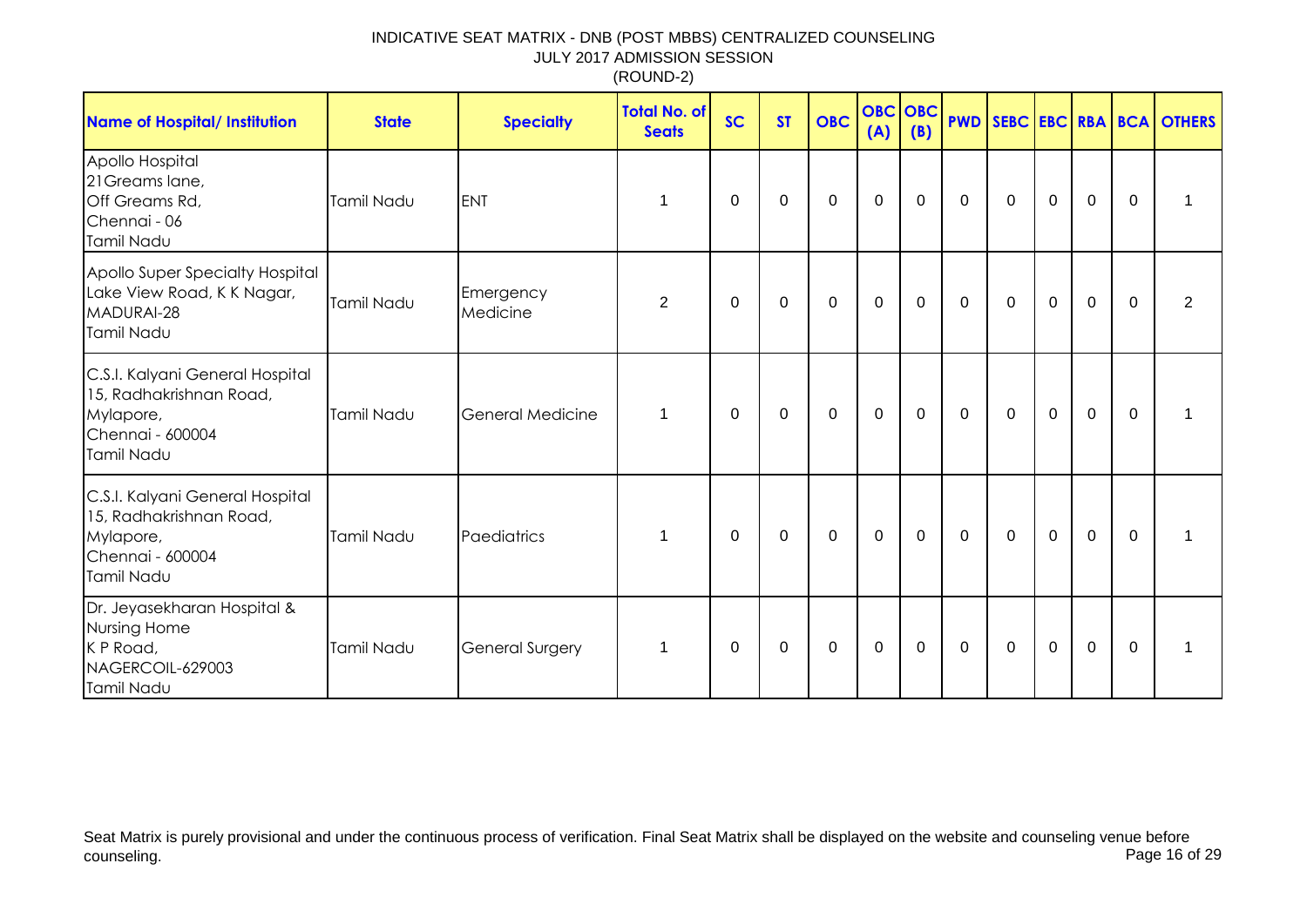| <b>Name of Hospital/ Institution</b>                                                                                                                        | <b>State</b> | <b>Specialty</b>       | <b>Total No. of</b><br><b>Seats</b> | <b>SC</b>   | <b>ST</b>   | <b>OBC</b> | <b>OBC OBC</b><br>(A) | (B)      |             |              |                |             |              | <b>PWD SEBC EBC RBA BCA OTHERS</b> |
|-------------------------------------------------------------------------------------------------------------------------------------------------------------|--------------|------------------------|-------------------------------------|-------------|-------------|------------|-----------------------|----------|-------------|--------------|----------------|-------------|--------------|------------------------------------|
| Dr. Rangarajan Memorial<br>hospital<br>(Sundaram Medical<br>Foundation)<br>4th Avenue, Santhi Colony,<br>Anna Nagar,<br><b>CHENNAI-600040</b><br>Tamil Nadu | Tamil Nadu   | Emergency<br>Medicine  | 1                                   | $\mathbf 0$ | $\mathbf 0$ | 0          | 0                     | 0        | $\mathbf 0$ | 0            | $\mathbf 0$    | 0           | 0            | 1                                  |
| K.G. Hospital & PG Medical<br>Institute<br>No.5, Arts College Rd,<br>COIMBATORE-18<br>Tamil Nadu                                                            | Tamil Nadu   | <b>Family Medicine</b> | 1                                   | 0           | 0           | 0          | 0                     | 0        | $\Omega$    | 0            | $\mathbf 0$    | $\mathbf 0$ | $\Omega$     | 1                                  |
| Krishnakumar Orthopedic<br>Hospital,<br>K.K.Nagar,<br>Chunkankadai Post,<br><b>NAGERCOIL</b><br>Tamil Nadu                                                  | Tamil Nadu   | Orthopedic Surgery     | 1                                   | 0           | 0           | 0          | 0                     | $\Omega$ | $\mathbf 0$ | $\mathbf{0}$ | 0              | $\mathbf 0$ | $\mathbf{0}$ | 1                                  |
| M. N. Eye Hospital<br>781, TH Road,<br>Opp. Thondiarpet Police<br>Station,<br>CHENNAI-600021<br>Tamil Nadu                                                  | Tamil Nadu   | Ophthalmology          | 1                                   | 0           | 0           | 0          | 0                     | 0        | $\mathbf 0$ | 0            | $\overline{0}$ | 0           | $\Omega$     | 1                                  |
| Rajah Muthiah Medical<br>College<br>Annamalai University<br>Annamalainagar- 608002<br>Tamil Nadu                                                            | Tamil Nadu   | Emergency<br>Medicine  | 1                                   | $\pmb{0}$   | $\mathbf 0$ | 0          | 0                     | 0        | $\mathbf 0$ | 0            | $\pmb{0}$      | $\mathbf 0$ | 0            | 1                                  |

Seat Matrix is purely provisional and under the continuous process of verification. Final Seat Matrix shall be displayed on the website and counseling venue before<br>Page 17 of 29 counseling. Page 17 of 29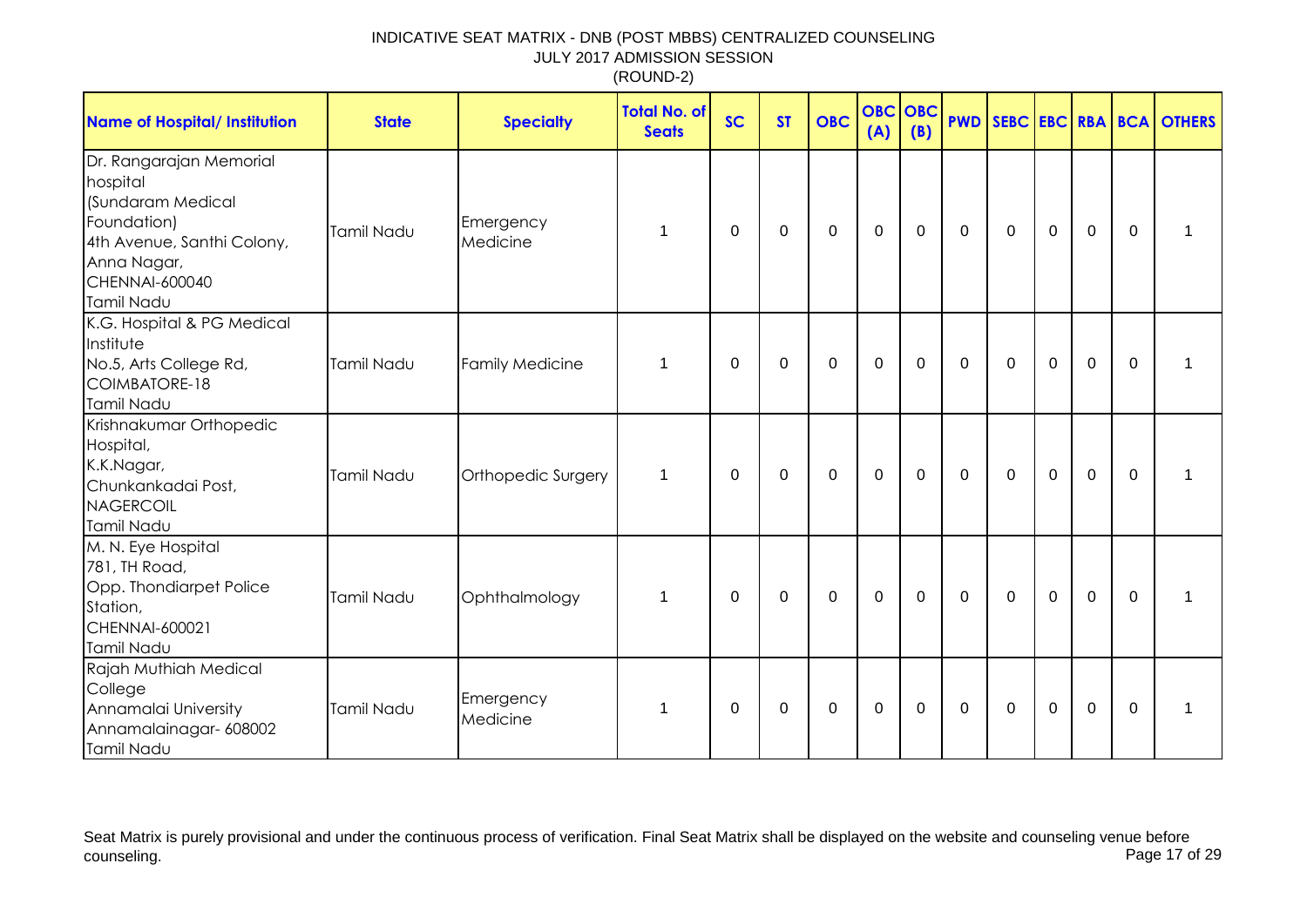| <b>Name of Hospital/ Institution</b>                                                                      | <b>State</b>      | <b>Specialty</b>        | <b>Total No. of</b><br><b>Seats</b> | <b>SC</b>   | <b>ST</b>                  | <b>OBC</b>     | <b>OBC</b><br>(A) | <b>OBC</b><br>(B) | <b>PWD</b>  | SEBC EBC RBA BCA |             |                |                   | <b>OTHERS</b> |
|-----------------------------------------------------------------------------------------------------------|-------------------|-------------------------|-------------------------------------|-------------|----------------------------|----------------|-------------------|-------------------|-------------|------------------|-------------|----------------|-------------------|---------------|
| Shanmuga Hospital & Salem<br>Cancer Institute,<br>24, Saradha College Road,<br>Salem-636007<br>Tamil Nadu | Tamil Nadu        | <b>General Surgery</b>  | $\mathbf 1$                         | $\mathbf 0$ | $\mathbf 0$                | $\mathbf 0$    | $\mathbf 0$       | $\mathbf 0$       | $\mathbf 0$ | $\mathbf 0$      | $\mathbf 0$ | $\mathbf 0$    | $\mathbf 0$       | 1             |
| Vijaya Hospital<br>180 NSK Road,<br>Vadapalani,<br>CHENNAI-26<br>Tamil Nadu                               | <b>Tamil Nadu</b> | <b>General Medicine</b> | 1                                   | $\Omega$    | $\mathbf 0$                | $\mathbf 0$    | $\overline{0}$    | $\overline{0}$    | $\Omega$    | $\mathbf 0$      | $\mathbf 0$ | $\overline{0}$ | $\Omega$          | 1             |
| Vijaya Hospital<br>180 NSK Road,<br>Vadapalani,<br>CHENNAI-26<br>Tamil Nadu                               | Tamil Nadu        | Paediatrics             | 1                                   | $\Omega$    | $\Omega$                   | $\mathbf 0$    | $\mathbf 0$       | $\overline{0}$    | $\Omega$    | $\Omega$         | $\mathbf 0$ | $\overline{0}$ | $\Omega$          | 1             |
| <b>Global Hospital</b><br>$6 - 1 - 1070$<br>Lakdi-Ka-Pool,<br>Hyderabad-4<br>Telangana                    | Telangana         | Microbiology            | 1                                   | $\mathbf 0$ | $\mathbf 0$                | $\mathbf 0$    | $\mathbf 0$       | $\mathbf 0$       | $\mathbf 0$ | $\mathbf 0$      | $\mathbf 0$ | $\overline{0}$ | $\mathbf 0$       | 1             |
| <b>Government Medical College</b><br>Khaleelwadi, Nizamabad,<br>Telangana                                 | Telangana         | Anaesthesiology         | $\overline{2}$                      | -1          | $\mathbf 0$                | 0              | $\mathbf 0$       | $\Omega$          | $\mathbf 0$ | $\mathbf 0$      | $\mathbf 0$ | $\mathbf 0$    | 1(W)<br>ome<br>n) | $\mathbf 0$   |
| Government Medical College<br>Khaleelwadi, Nizamabad,<br>Telangana                                        | Telangana         | <b>General Medicine</b> | 1                                   | $\Omega$    | 1(W <sub>O</sub> )<br>men) | $\overline{0}$ | $\overline{0}$    | $\Omega$          | $\Omega$    | $\Omega$         | $\Omega$    | $\overline{0}$ | $\Omega$          | $\mathbf 0$   |
| Government Medical College<br>Khaleelwadi, Nizamabad,<br>Telangana                                        | Telangana         | <b>General Surgery</b>  | $\mathbf 1$                         | $\Omega$    | 0                          | $\mathbf 0$    | $\mathbf 0$       | $\Omega$          | 0           | $\mathbf{0}$     | 0           | $\mathbf 0$    | 1(W)<br>ome<br>n) | $\mathbf 0$   |

Seat Matrix is purely provisional and under the continuous process of verification. Final Seat Matrix shall be displayed on the website and counseling venue before<br>Page 18 of 29 counseling. Page 18 of 29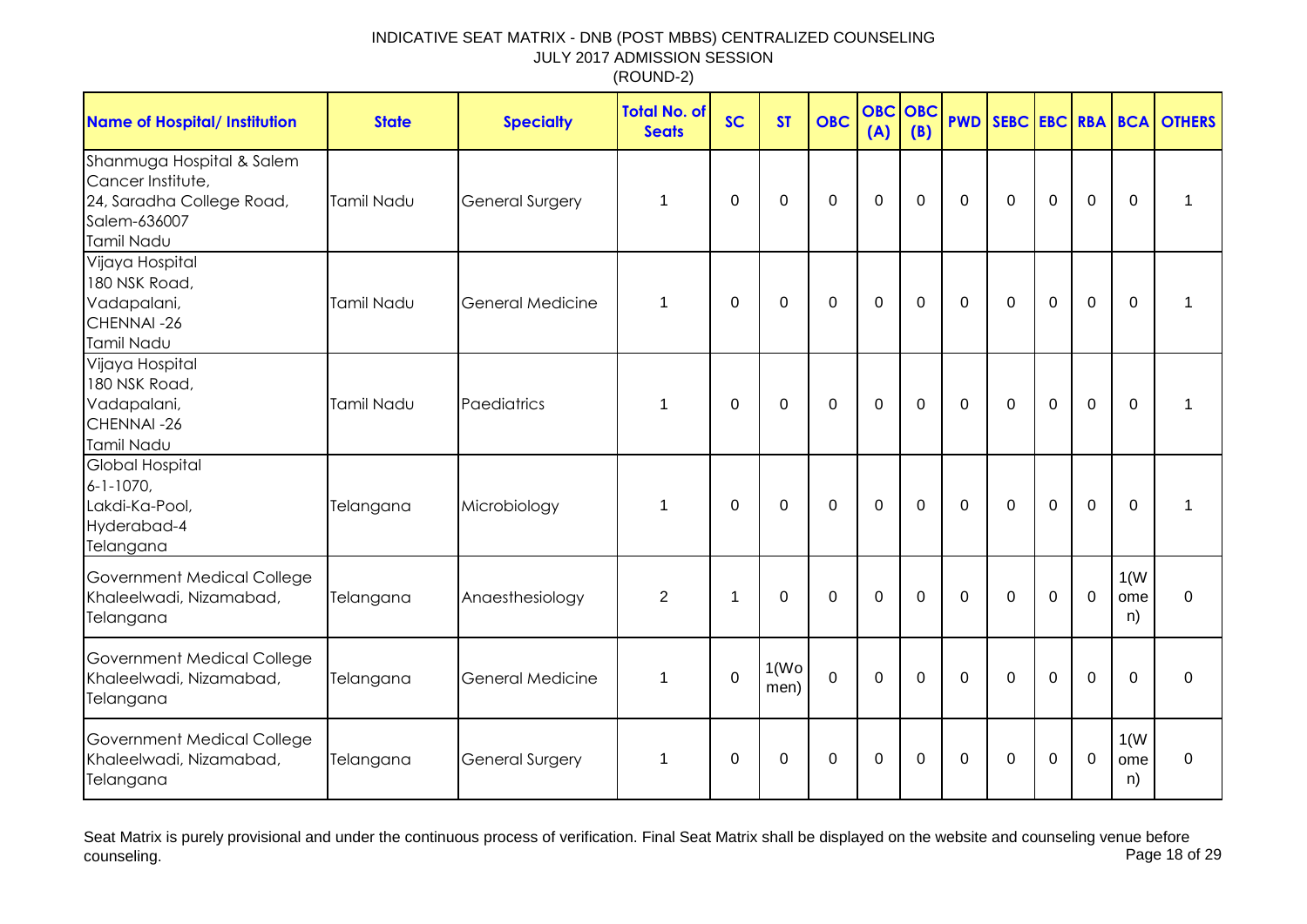| <b>Name of Hospital/ Institution</b>                                                                       | <b>State</b> | <b>Specialty</b>            | <b>Total No. of</b><br><b>Seats</b> | <b>SC</b>        | <b>ST</b>   | <b>OBC</b>  | <b>OBC</b><br>(A) | OBC<br>(B)   |             |             |             |             |                | <b>PWD SEBC EBC RBA BCA OTHERS</b> |
|------------------------------------------------------------------------------------------------------------|--------------|-----------------------------|-------------------------------------|------------------|-------------|-------------|-------------------|--------------|-------------|-------------|-------------|-------------|----------------|------------------------------------|
| Indo-American Cancer<br>Institute & Research Centre<br>Road No.14, Banjara Hills,<br>Hyderabad-500034      | Telangana    | Pathology                   | 1                                   | $\mathbf 0$      | 0           | 0           | $\overline{0}$    | $\mathbf{0}$ | $\mathbf 0$ | $\mathbf 0$ | $\mathbf 0$ | $\mathbf 0$ | $\mathbf 0$    | 1                                  |
| Kamineni Hospital<br>L. B. Nagar,<br>Hyderabad-500068<br>Telangana                                         | Telangana    | Emergency<br>Medicine       | 1                                   | $\mathbf 0$      | $\Omega$    | $\Omega$    | $\mathbf 0$       | $\Omega$     | $\Omega$    | $\Omega$    | $\mathbf 0$ | $\mathbf 0$ | $\overline{0}$ | 1                                  |
| Kamineni Hospital<br>L. B. Nagar,<br>Hyderabad -500068<br>Telangana                                        | Telangana    | <b>Family Medicine</b>      | $4^*$                               | $\mathbf 0$      | $\mathbf 0$ | 0           | $\mathbf 0$       | $\mathbf 0$  | $\mathbf 0$ | $\mathbf 0$ | $\mathbf 0$ | $\mathbf 0$ | $\mathbf 0$    | 4                                  |
| Krishna Institute of Medical<br>Sciences<br>1-8-31/1, Minister Road,<br>Secunderabad - 500003<br>Telangana | Telangana    | Microbiology                | 1                                   | $\boldsymbol{0}$ | $\mathbf 0$ | $\mathbf 0$ | $\mathbf 0$       | $\mathbf 0$  | $\mathbf 0$ | $\mathbf 0$ | $\mathbf 0$ | $\mathbf 0$ | $\mathbf 0$    | 1                                  |
| Krishna Institute of Medical<br>Sciences<br>1-8-31/1, Minister Road,<br>Secunderabad - 500003<br>Telangana | Telangana    | Pathology                   | 1                                   | $\mathbf 0$      | $\mathbf 0$ | 0           | $\mathbf 0$       | $\mathbf 0$  | $\mathbf 0$ | $\mathbf 0$ | $\mathbf 0$ | $\mathbf 0$ | $\mathbf 0$    | 1                                  |
| Nizam's Institute of Medical<br>Sciences<br>Punjagutta, Hyderabad-82<br>Telangana                          | Telangana    | <b>Respiratory Diseases</b> | 1                                   | $\mathbf 0$      | $\mathbf 0$ | 0           | $\mathbf 0$       | $\mathbf 0$  | $\mathbf 0$ | $\mathbf 0$ | $\mathbf 0$ | $\mathbf 0$ | $\mathbf 0$    | 1                                  |
| Yashoda Hospital<br>Behind Hari Hara Kala Bhawan,<br>S.P. Road, Secunderabad -<br>500003<br>Telangana      | Telangana    | Biochemistry                | 1                                   | $\mathbf 0$      | $\mathbf 0$ | 0           | $\mathbf 0$       | $\mathbf 0$  | $\mathbf 0$ | $\mathbf 0$ | $\mathbf 0$ | $\mathbf 0$ | $\mathbf 0$    | 1                                  |

Seat Matrix is purely provisional and under the continuous process of verification. Final Seat Matrix shall be displayed on the website and counseling venue before<br>Page 19 of 29 counseling. Page 19 of 29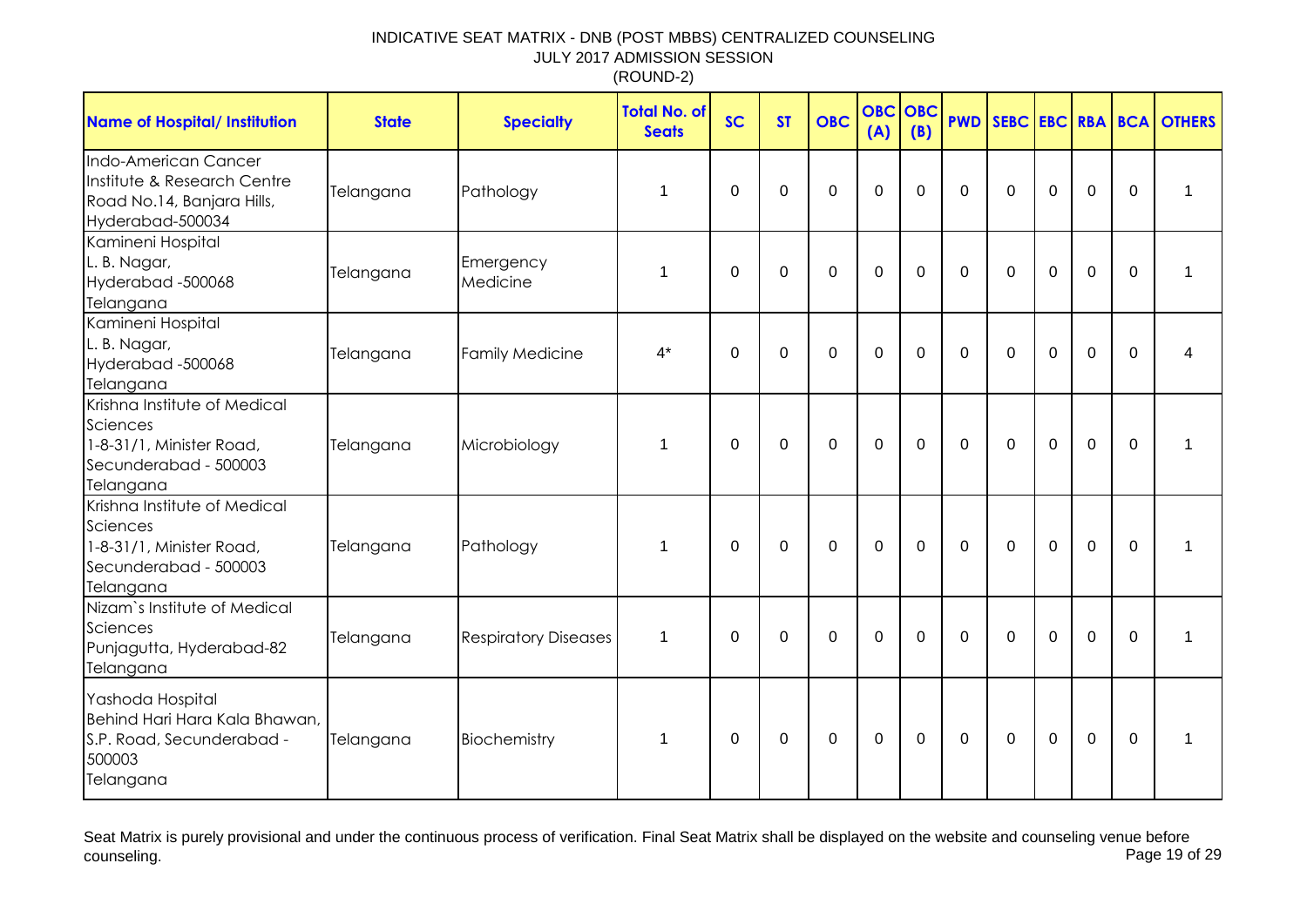| <b>Name of Hospital/ Institution</b>                                                                  | <b>State</b>         | <b>Specialty</b>            | <b>Total No. of</b><br><b>Seats</b> | <b>SC</b>   | <b>ST</b>   | <b>OBC</b>       | <b>OBC</b><br>(A) | OBC<br>(B)  | <b>PWD</b>   |              |             |                |             | SEBC EBC RBA BCA OTHERS |
|-------------------------------------------------------------------------------------------------------|----------------------|-----------------------------|-------------------------------------|-------------|-------------|------------------|-------------------|-------------|--------------|--------------|-------------|----------------|-------------|-------------------------|
| Yashoda Hospital<br>Behind Hari Hara Kala Bhawan,<br>S.P. Road, Secunderabad -<br>500003<br>Telangana | Telangana            | Emergency<br>Medicine       | 2                                   | $\Omega$    | $\Omega$    | $\mathbf 0$      | $\mathbf 0$       | $\Omega$    | $\mathbf{0}$ | $\mathbf{0}$ | $\mathbf 0$ | $\overline{0}$ | $\Omega$    | $\overline{2}$          |
| Yashoda Hospital<br>Behind Hari Hara Kala Bhawan,<br>S.P. Road, Secunderabad -<br>500003<br>Telangana | Telangana            | Microbiology                | 1                                   | $\Omega$    | 0           | $\mathbf 0$      | $\mathbf 0$       | $\mathbf 0$ | $\mathbf 0$  | $\mathbf 0$  | $\mathbf 0$ | $\mathbf 0$    | $\Omega$    |                         |
| Yashoda Super Speciality<br>Hospital<br>Nalgonda X Road, Malakpet,<br>Hyderabad-500036<br>Telangana   | Telangana            | Emergency<br>Medicine       | 2                                   | $\Omega$    | $\mathbf 0$ | $\mathbf 0$      | $\mathbf 0$       | $\mathbf 0$ | $\mathbf 0$  | $\mathbf 0$  | $\mathbf 0$ | $\overline{0}$ | $\Omega$    | $\overline{2}$          |
| Yashoda Super Speciality<br>Hospital<br>Nalgonda X Road, Malakpet,<br>Hyderabad-500036<br>Telangana   | Telangana            | <b>Respiratory Diseases</b> | $\mathbf 1$                         | 0           | 0           | $\boldsymbol{0}$ | $\mathbf 0$       | 0           | 0            | 0            | $\mathbf 0$ | $\mathbf 0$    | $\Omega$    |                         |
| Fortis Hospital<br>B-22, Sector-62,<br>Noida - 201301<br><b>Uttar Pradesh</b>                         | <b>Uttar Pradesh</b> | Emergency<br>Medicine       | 3                                   | $\mathbf 0$ | $\mathbf 0$ | $\mathbf 0$      | $\mathbf 0$       | $\mathbf 0$ | $\mathbf 0$  | $\mathbf 0$  | $\mathbf 0$ | $\mathbf 0$    | $\mathbf 0$ | 3                       |

Seat Matrix is purely provisional and under the continuous process of verification. Final Seat Matrix shall be displayed on the website and counseling venue before<br>Page 20 of 29 counseling. Page 20 of 29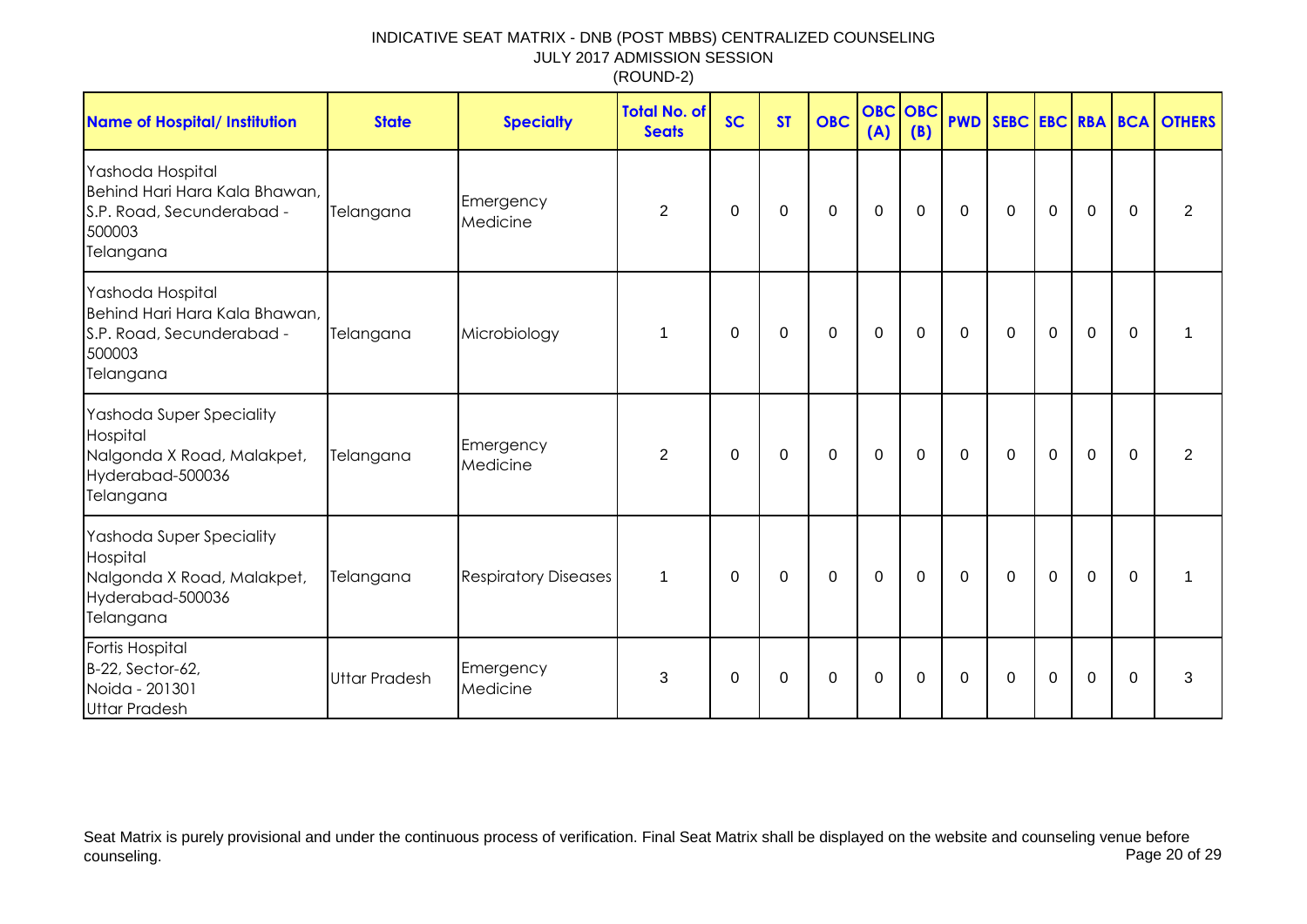| <b>Name of Hospital/ Institution</b>                                                                                                              | <b>State</b>         | <b>Specialty</b>      | <b>Total No. of</b><br><b>Seats</b> | <b>SC</b>    | <b>ST</b> | <b>OBC</b>  | <b>OBC</b><br>(A) | <b>OBC</b><br>(B) |              |             |             |                |              | <b>PWD SEBC EBC RBA BCA OTHERS</b> |
|---------------------------------------------------------------------------------------------------------------------------------------------------|----------------------|-----------------------|-------------------------------------|--------------|-----------|-------------|-------------------|-------------------|--------------|-------------|-------------|----------------|--------------|------------------------------------|
| <b>K K Hospital</b><br>87/88, Nabibullah RD,<br>River Bank Colony,<br>Opp. SSP Office,<br>Daliganj,<br>Lucknow - 226007<br><b>Uttar Pradesh</b>   | <b>Uttar Pradesh</b> | General Surgery       | 1                                   | $\Omega$     | 0         | $\mathbf 0$ | $\mathbf 0$       | $\Omega$          | $\mathbf 0$  | $\mathbf 0$ | $\mathbf 0$ | $\overline{0}$ | $\Omega$     | 1                                  |
| Max Super Specialty Hospital<br>(Formerly Pushpanjali Crosslay<br>Hospital),<br>W-3, Sector-1,<br>Vaishali,<br>NCR-201012<br><b>Uttar Pradesh</b> | <b>Uttar Pradesh</b> | General Medicine      | 1                                   | $\mathbf{0}$ | 0         | 0           | $\mathbf 0$       | 0                 | $\mathbf 0$  | 0           | 0           | $\mathbf 0$    | $\mathbf{0}$ | 1                                  |
| Max Super Specialty Hospital<br>(Formerly Pushpanjali Crosslay<br>Hospital),<br>W-3, Sector-1,<br>Vaishali,<br>NCR-201012<br><b>Uttar Pradesh</b> | <b>Uttar Pradesh</b> | General Surgery       | $\mathbf 1$                         | $\mathbf{0}$ | 0         | $\mathbf 0$ | $\mathbf 0$       | $\mathbf 0$       | $\mathbf{0}$ | $\mathbf 0$ | $\mathbf 0$ | $\mathbf 0$    | $\mathbf{0}$ | 1                                  |
| Apollo Gleneagles Hospitals<br>58, Canal Circular Road,<br>Kolkata-700054<br><b>West Bengal</b>                                                   | <b>West Bengal</b>   | Anaesthesiology       | 1                                   | $\mathbf{0}$ | $\Omega$  | $\Omega$    | $\mathbf{0}$      | $\Omega$          | $\Omega$     | $\Omega$    | $\Omega$    | $\Omega$       | $\Omega$     | 1                                  |
| Apollo Gleneagles Hospitals<br>58, Canal Circular Road,<br>Kolkata-700054<br>West Bengal                                                          | <b>West Bengal</b>   | Emergency<br>Medicine | $\mathbf 1$                         | $\mathbf{0}$ | 0         | 0           | $\mathbf 0$       | $\Omega$          | $\mathbf{0}$ | $\Omega$    | 0           | $\mathbf 0$    | $\Omega$     | 1                                  |

Seat Matrix is purely provisional and under the continuous process of verification. Final Seat Matrix shall be displayed on the website and counseling venue before<br>Page 21 of 29 counseling. Page 21 of 29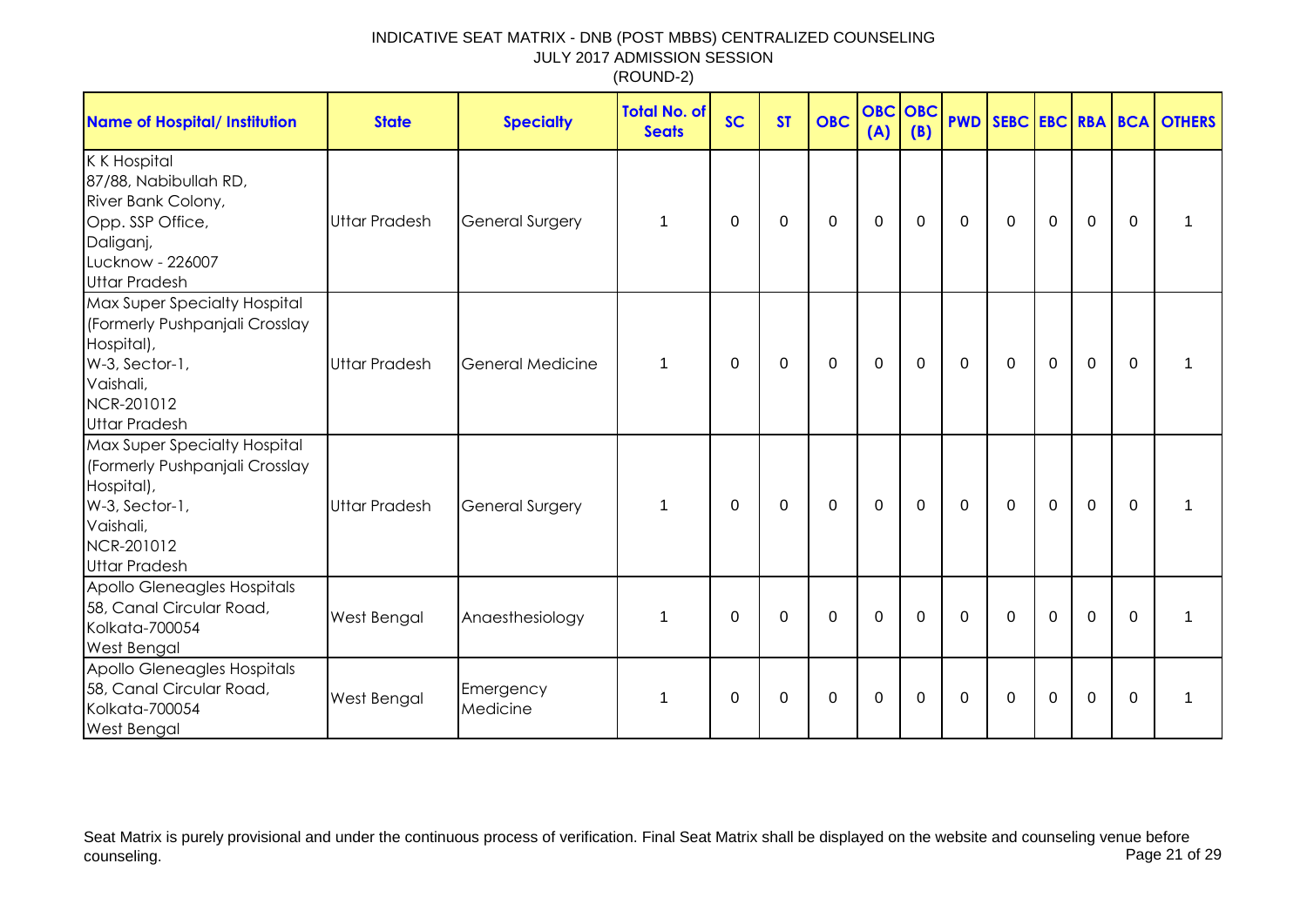| <b>Name of Hospital/ Institution</b>                                                                  | <b>State</b>       | <b>Specialty</b>             | <b>Total No. of</b><br><b>Seats</b> | <b>SC</b>   | <b>ST</b> | <b>OBC</b> | <b>OBC</b><br>(A) | OBC<br>(B) |          |          |             |              |             | <b>PWD SEBC EBC RBA BCA OTHERS</b> |
|-------------------------------------------------------------------------------------------------------|--------------------|------------------------------|-------------------------------------|-------------|-----------|------------|-------------------|------------|----------|----------|-------------|--------------|-------------|------------------------------------|
| Asansol District Hospital<br>S B Gorai Road,<br>PO + PS: Asansol- 713301<br>West Bengal               | West Bengal        | Anaesthesiology              | 1                                   | $\Omega$    | $\Omega$  | $\Omega$   | $\mathbf{1}$      | $\Omega$   | $\Omega$ | $\Omega$ | $\Omega$    | $\mathbf 0$  | $\Omega$    | $\mathbf{0}$                       |
| Asansol District Hospital<br>S B Gorai Road,<br>PO + PS: Asansol- 713301<br><b>West Bengal</b>        | West Bengal        | General Medicine             | 1                                   | $\mathbf 0$ | $\Omega$  | $\Omega$   | $\mathbf{1}$      | $\Omega$   | $\Omega$ | $\Omega$ | $\Omega$    | $\mathbf 0$  | $\Omega$    | $\Omega$                           |
| <b>Asansol District Hospital</b><br>S B Gorai Road,<br>PO + PS: Asansol- 713301<br><b>West Bengal</b> | West Bengal        | <b>General Surgery</b>       | 1                                   | $\mathbf 1$ | $\Omega$  | $\Omega$   | $\mathbf 0$       | $\Omega$   | $\Omega$ | $\Omega$ | $\mathbf 0$ | $\mathbf{0}$ | $\Omega$    | $\Omega$                           |
| <b>Asansol District Hospital</b><br>S B Gorai Road,<br>PO + PS: Asansol- 713301<br><b>West Bengal</b> | West Bengal        | Obstetrics and<br>Gynecology | 1                                   | $\mathbf 1$ | $\Omega$  | $\Omega$   | $\Omega$          | $\Omega$   | $\Omega$ | $\Omega$ | $\Omega$    | $\mathbf 0$  | $\mathbf 0$ | $\Omega$                           |
| Asansol District Hospital<br>S B Gorai Road,<br>PO + PS: Asansol- 713301<br>West Bengal               | West Bengal        | Paediatrics                  | 1                                   | $\mathbf 0$ | 1         | $\Omega$   | $\Omega$          | $\Omega$   | $\Omega$ | $\Omega$ | $\Omega$    | $\mathbf 0$  | $\Omega$    | $\overline{0}$                     |
| College of Medicine and JNM<br>Hospital<br>P.O.: Kalyani District,<br>Nadia-741235 West Bengal        | West Bengal        | Biochemistry                 | 1                                   | $\mathbf 1$ | $\Omega$  | 0          | $\mathbf 0$       | $\Omega$   | $\Omega$ | $\Omega$ | $\Omega$    | $\Omega$     | $\Omega$    | $\Omega$                           |
| College of Medicine and JNM<br>Hospital<br>P.O.: Kalyani District,<br>Nadia-741235 West Bengal        | West Bengal        | Forensic Medicine            | $\overline{2}$                      | $\Omega$    | $\Omega$  | 0          | $\mathbf 0$       | $\Omega$   | $\Omega$ | $\Omega$ | $\Omega$    | $\mathbf 0$  | $\Omega$    | $\overline{2}$                     |
| College of Medicine and JNM<br>Hospital<br>P.O.: Kalyani District,<br>Nadia-741235 West Bengal        | <b>West Bengal</b> | Microbiology                 | $\overline{2}$                      | 1           | $\Omega$  | $\Omega$   | $\mathbf 0$       | $\Omega$   | $\Omega$ | $\Omega$ | $\Omega$    | $\mathbf 0$  | $\mathbf 0$ | 1                                  |

Seat Matrix is purely provisional and under the continuous process of verification. Final Seat Matrix shall be displayed on the website and counseling venue before<br>Page 22 of 29 counseling. Page 22 of 29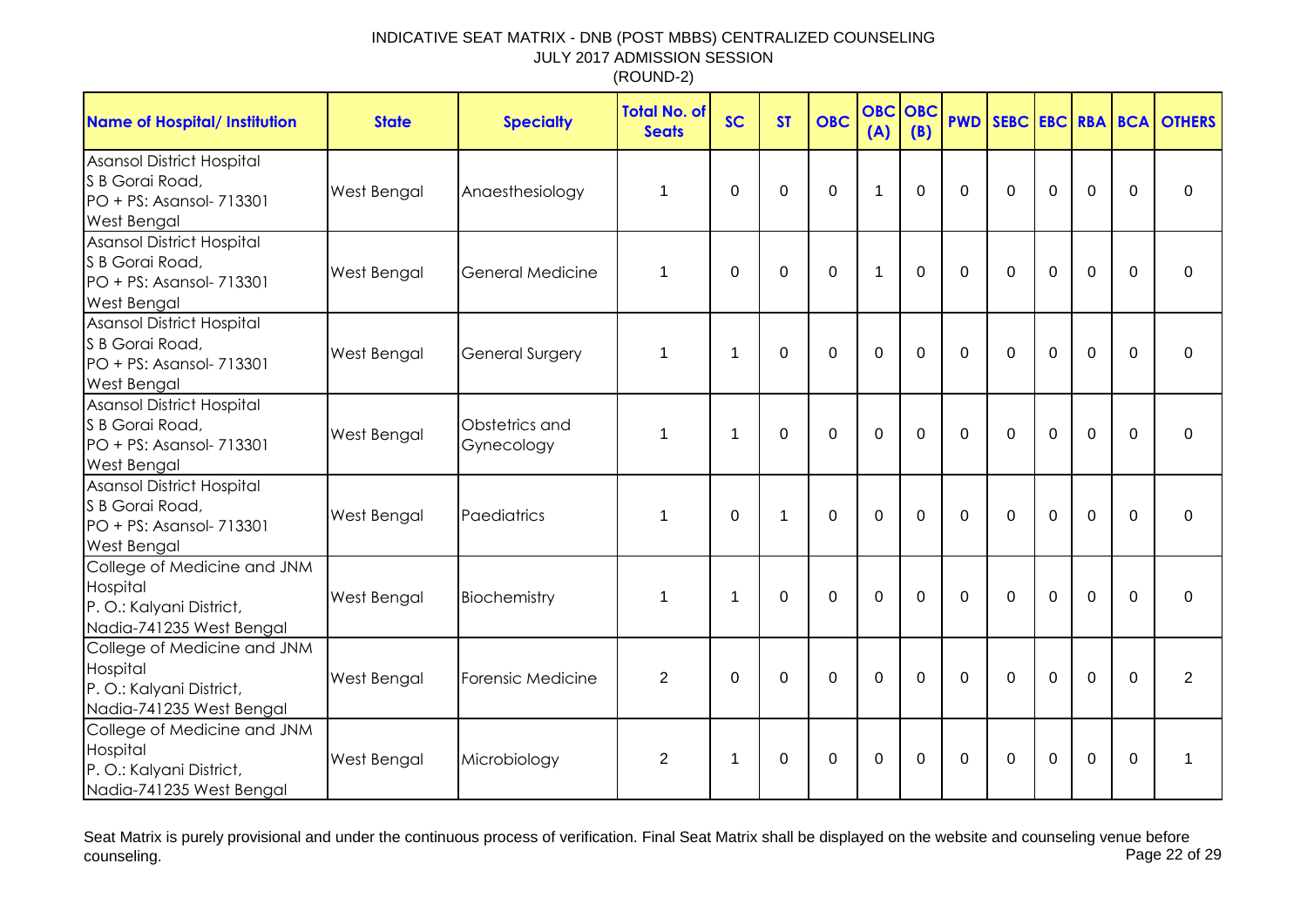| <b>Name of Hospital/ Institution</b>                                                            | <b>State</b> | <b>Specialty</b>                     | <b>Total No. of</b><br><b>Seats</b> | <b>SC</b>   | <b>ST</b>   | <b>OBC</b>   | <b>OBC</b><br>(A) | <b>OBC</b><br>(B) |             |             |             |             |             | <b>PWD SEBC EBC RBA BCA OTHERS</b> |
|-------------------------------------------------------------------------------------------------|--------------|--------------------------------------|-------------------------------------|-------------|-------------|--------------|-------------------|-------------------|-------------|-------------|-------------|-------------|-------------|------------------------------------|
| College of Medicine and JNM<br>Hospital<br>P. O.: Kalyani District,<br>Nadia-741235 West Bengal | West Bengal  | Pharmacology                         | 1                                   | $\Omega$    | $\Omega$    | $\Omega$     | $\overline{0}$    | $\Omega$          | $\Omega$    | $\Omega$    | $\Omega$    | $\mathbf 0$ | $\Omega$    | 1                                  |
| College of Medicine and JNM<br>Hospital<br>P. O.: Kalyani District,<br>Nadia-741235 West Bengal | West Bengal  | Physiology                           | $\overline{2}$                      | $\mathbf 0$ | $\mathbf 0$ | $\mathbf{1}$ | $\mathbf 0$       | $\overline{0}$    | $\mathbf 0$ | $\mathbf 0$ | $\mathbf 0$ | $\mathbf 0$ | $\mathbf 0$ | 1                                  |
| College of Medicine and JNM<br>Hospital<br>P. O.: Kalyani District,<br>Nadia-741235 West Bengal | West Bengal  | Social and<br>Preventive<br>Medicine | $\overline{2}$                      | 1           | $\mathbf 0$ | $\mathbf 0$  | $\mathbf 0$       | $\mathbf 1$       | $\mathbf 0$ | $\Omega$    | $\mathbf 0$ | $\mathbf 0$ | $\Omega$    | $\Omega$                           |
| Deben Mahato (Sadar)<br>Hospital<br>Purulia<br>West Bengal                                      | West Bengal  | Anaesthesiology                      | 1                                   | $\mathbf 0$ | 1           | $\mathbf 0$  | $\mathbf 0$       | 0                 | $\mathbf 0$ | $\mathbf 0$ | $\mathbf 0$ | $\mathbf 0$ | $\mathbf 0$ | 0                                  |
| Deben Mahato (Sadar)<br>Hospital<br>Purulia<br><b>West Bengal</b>                               | West Bengal  | <b>General Surgery</b>               | $\overline{2}$                      | $\Omega$    | 0           | $\mathbf 0$  | $\mathbf 0$       | $\Omega$          | $\Omega$    | $\Omega$    | 0           | $\mathbf 0$ | $\Omega$    | $\overline{2}$                     |
| <b>District Hospital</b><br>10, Biplabi Haren Ghosh Sarani,<br>Howrah-1<br>West Bengal          | West Bengal  | Anaesthesiology                      | 1                                   | $\mathbf 1$ | $\mathbf 0$ | $\mathbf 0$  | $\mathbf 0$       | $\mathbf 0$       | $\mathbf 0$ | $\mathbf 0$ | $\mathbf 0$ | $\mathbf 0$ | $\mathbf 0$ | $\Omega$                           |
| <b>District Hospital</b><br>10, Biplabi Haren Ghosh Sarani,<br>Howrah-1<br>West Bengal          | West Bengal  | <b>General Surgery</b>               | 1                                   | $\mathbf 1$ | 0           | $\mathbf 0$  | $\mathbf 0$       | 0                 | $\mathbf 0$ | $\Omega$    | $\mathbf 0$ | $\mathbf 0$ | $\Omega$    | $\mathbf 0$                        |

Seat Matrix is purely provisional and under the continuous process of verification. Final Seat Matrix shall be displayed on the website and counseling venue before<br>Page 23 of 29 counseling. Page 23 of 29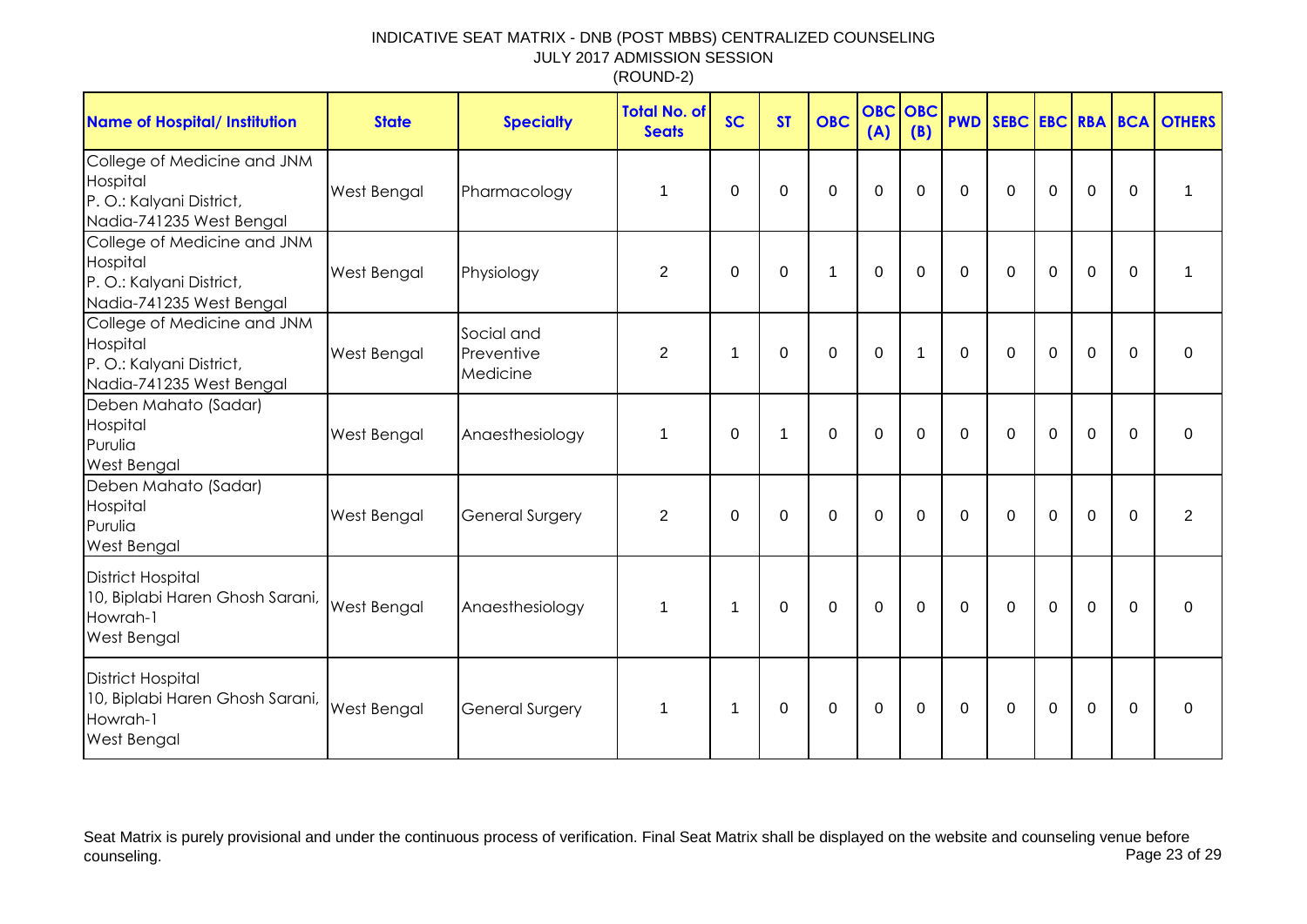| Name of Hospital/ Institution                                                                     | <b>State</b> | <b>Specialty</b>             | Total No. of<br><b>Seats</b> | <b>SC</b>   | <b>ST</b>   | <b>OBC</b>     | <b>OBC</b><br>(A) | <b>OBC</b><br>(B) | <b>PWD</b>     |              |                |                |                | SEBC EBC RBA BCA OTHERS |
|---------------------------------------------------------------------------------------------------|--------------|------------------------------|------------------------------|-------------|-------------|----------------|-------------------|-------------------|----------------|--------------|----------------|----------------|----------------|-------------------------|
| <b>District Hospital</b><br>5, D L Roy Road,<br>Krishnagar,<br>Nadia-741101<br><b>West Bengal</b> | West Bengal  | Anaesthesiology              | 1                            | $\Omega$    | $\mathbf 0$ | $\overline{0}$ | $\mathbf{0}$      | $\mathbf 0$       | $\overline{0}$ | $\Omega$     | $\overline{0}$ | $\overline{0}$ | $\mathbf 0$    | 1                       |
| <b>District Hospital</b><br>5, D L Roy Road,<br>Krishnagar,<br>Nadia-741101<br><b>West Bengal</b> | West Bengal  | General Medicine             | 1                            | -1          | $\Omega$    | $\mathbf 0$    | $\mathbf 0$       | $\mathbf 0$       | $\mathbf 0$    | $\mathbf 0$  | $\mathbf 0$    | 0              | $\Omega$       | $\mathbf 0$             |
| <b>District Hospital</b><br>5, D L Roy Road,<br>Krishnagar,<br>Nadia-741101<br>West Bengal        | West Bengal  | <b>General Surgery</b>       | $\overline{2}$               | $\mathbf 0$ | $\mathbf 0$ | $\mathbf 0$    | $\mathbf{1}$      | $\mathbf 0$       | $\mathbf 0$    | $\mathbf 0$  | $\overline{0}$ | 0              | $\Omega$       | 1                       |
| <b>District Hospital</b><br>5, D L Roy Road,<br>Krishnagar,<br>Nadia-741101<br>West Bengal        | West Bengal  | Obstetrics and<br>Gynecology | 1                            | 1           | 0           | $\pmb{0}$      | $\mathbf 0$       | $\mathbf 0$       | $\mathbf 0$    | $\mathbf 0$  | $\mathbf 0$    | 0              | $\mathbf 0$    | 0                       |
| <b>District Hospital</b><br>5, D L Roy Road,<br>Krishnagar,<br>Nadia-741101<br>West Bengal        | West Bengal  | Paediatrics                  | 1                            | $\mathbf 0$ | $\mathbf 0$ | $\mathbf 0$    | $\mathbf 0$       | $\overline{0}$    | $\overline{0}$ | $\mathbf{0}$ | $\mathbf 0$    | $\overline{0}$ | $\overline{0}$ | 1                       |
| District Hospital,<br>Jalpaiguri-735101,<br><b>West Bengal</b>                                    | West Bengal  | <b>General Surgery</b>       | $\overline{2}$               | -1          | $\Omega$    | $\Omega$       | 0                 | 1                 | $\Omega$       | $\mathbf{0}$ | $\Omega$       | $\mathbf 0$    | $\Omega$       | $\mathbf 0$             |

Seat Matrix is purely provisional and under the continuous process of verification. Final Seat Matrix shall be displayed on the website and counseling venue before<br>Page 24 of 29 counseling. Page 24 of 29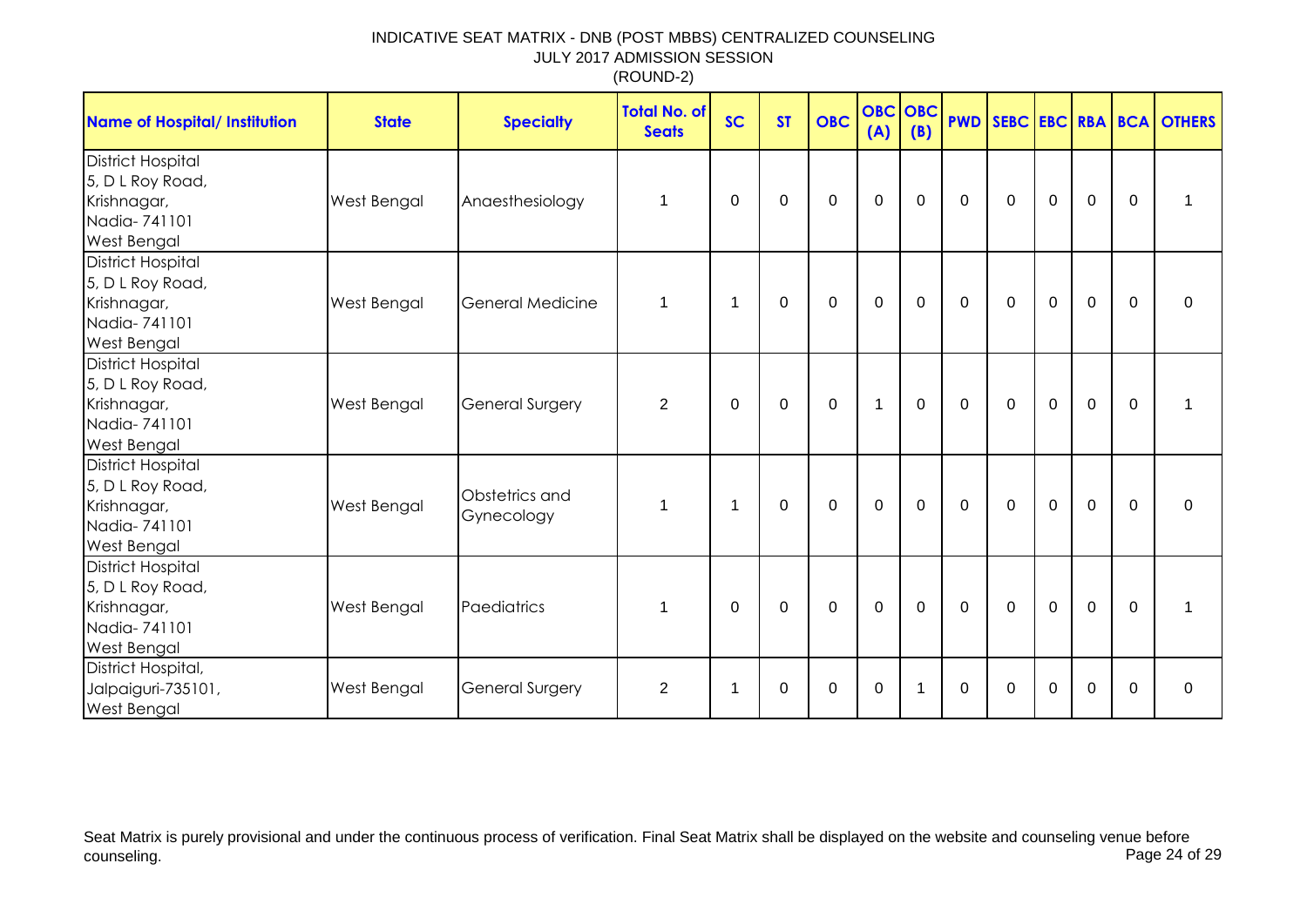| <b>Name of Hospital/ Institution</b>                                                                                                 | <b>State</b>       | <b>Specialty</b>            | <b>Total No. of</b><br><b>Seats</b> | <b>SC</b>   | <b>ST</b>   | <b>OBC</b>  | <b>OBC</b><br>(A) | OBC<br>(B)     |              |              |                |                |          | <b>PWD SEBC EBC RBA BCA OTHERS</b> |
|--------------------------------------------------------------------------------------------------------------------------------------|--------------------|-----------------------------|-------------------------------------|-------------|-------------|-------------|-------------------|----------------|--------------|--------------|----------------|----------------|----------|------------------------------------|
| Dr. B C Roy Post Graduate<br>Institute of Paediatric Sciences<br>111, Narkeldanga Main Road,<br>Kolkata-700054<br><b>West Bengal</b> | West Bengal        | Paediatrics                 | 1                                   | $\Omega$    | $\Omega$    | $\mathbf 0$ | $\mathbf 0$       | $\Omega$       | $\Omega$     | $\Omega$     | $\overline{0}$ | $\Omega$       | $\Omega$ |                                    |
| Durgapur Steel Plant Hospital<br>Durgapur,<br><b>West Bengal</b>                                                                     | <b>West Bengal</b> | Anaesthesiology             | 1                                   | $\mathbf 0$ | $\mathbf 0$ | 0           | $\mathbf 0$       | $\Omega$       | $\Omega$     | $\Omega$     | $\Omega$       | 0              | $\Omega$ |                                    |
| Durgapur Steel Plant Hospital<br>Durgapur,<br><b>West Bengal</b>                                                                     | West Bengal        | Paediatrics                 | 1                                   | 0           | 0           | $\mathbf 0$ | $\mathbf 0$       | $\Omega$       | $\mathbf{0}$ | $\mathbf{0}$ | $\mathbf 0$    | $\mathbf 0$    | $\Omega$ | 1                                  |
| <b>Fortis Hospital</b><br>730, Anandapur, EM Bypass<br>Road,<br>Kolkata-700107<br><b>West Bengal</b>                                 | West Bengal        | Emergency<br>Medicine       | 1                                   | $\Omega$    | 0           | $\mathbf 0$ | $\overline{0}$    | $\Omega$       | $\mathbf 0$  | $\mathbf{0}$ | $\mathbf 0$    | $\overline{0}$ | $\Omega$ | 1                                  |
| Fortis Hospitals Limited<br>730, Anandapur, EM Bypass<br>Road,<br>Kolkata-700107<br><b>West Bengal</b>                               | <b>West Bengal</b> | <b>Respiratory Diseases</b> | $\mathbf 1$                         | $\Omega$    | $\mathbf 0$ | $\mathbf 0$ | $\mathbf 0$       | $\mathbf 0$    | $\Omega$     | $\mathbf{0}$ | $\overline{0}$ | $\mathbf 0$    | $\Omega$ |                                    |
| Imambara District Hospital,<br>Akhan Bazar Road,<br>Hooghly- 712101<br><b>West Bengal</b>                                            | <b>West Bengal</b> | Anaesthesiology             | $\mathbf{1}$                        | $\mathbf 0$ | $\mathbf 0$ | $\mathbf 0$ | $\mathbf 0$       | $\overline{0}$ | $\Omega$     | $\Omega$     | $\mathbf 0$    | $\overline{0}$ | $\Omega$ | $\mathbf 1$                        |
| Imambara District Hospital,<br>Akhan Bazar Road,<br>Hooghly- 712101<br><b>West Bengal</b>                                            | West Bengal        | <b>General Surgery</b>      | $\mathbf 1$                         | $\Omega$    | $\Omega$    | $\mathbf 0$ | $\mathbf 0$       | 1              | $\mathbf{0}$ | $\Omega$     | $\Omega$       | $\mathbf 0$    | $\Omega$ | $\mathbf 0$                        |

Seat Matrix is purely provisional and under the continuous process of verification. Final Seat Matrix shall be displayed on the website and counseling venue before<br>Page 25 of 29 counseling. Page 25 of 29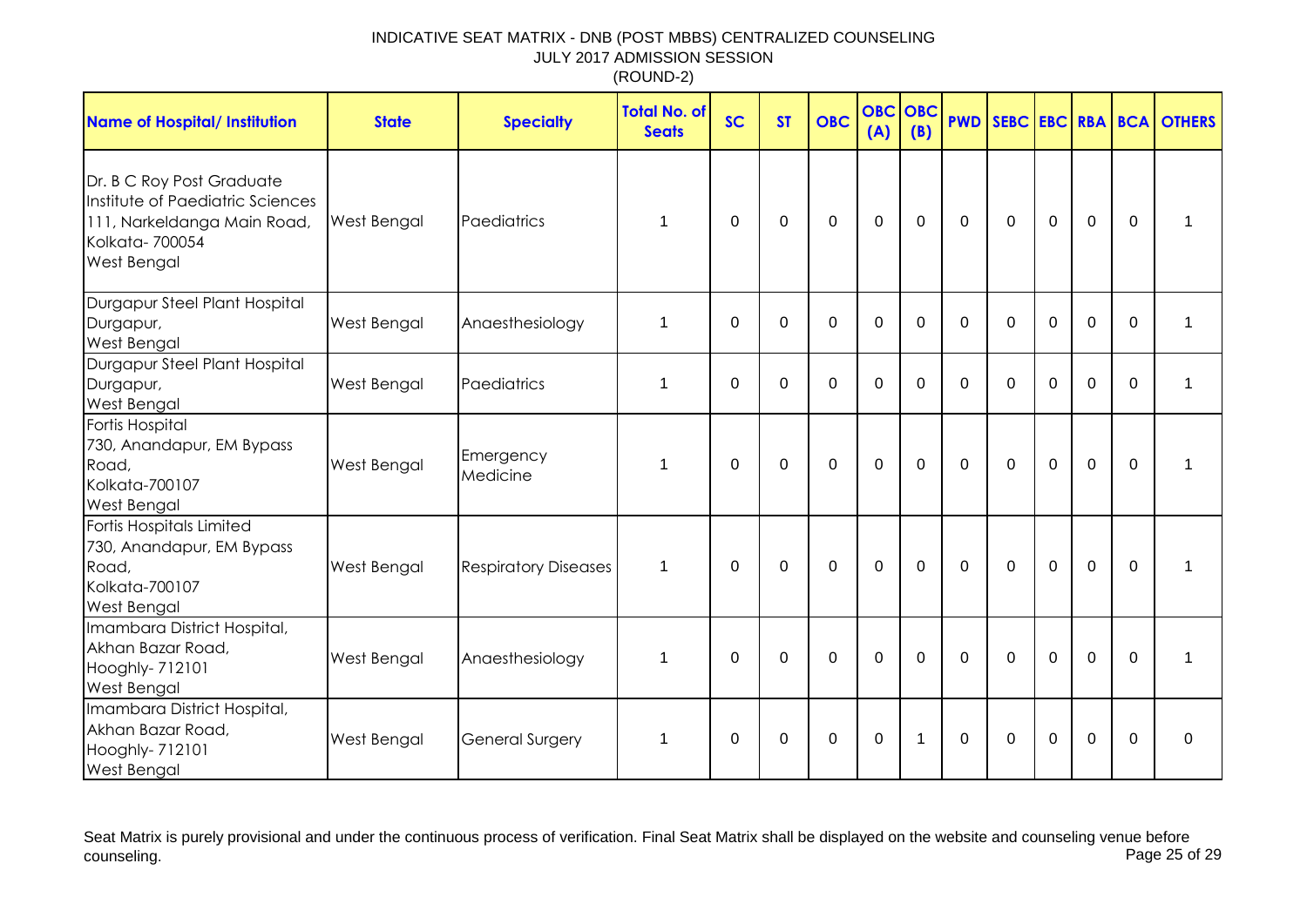| <b>Name of Hospital/ Institution</b>                                                                               | <b>State</b>       | <b>Specialty</b>                               | <b>Total No. of</b><br><b>Seats</b> | <b>SC</b>   | <b>ST</b>   | <b>OBC</b>  | <b>OBC</b> OBC<br>(A) | (B)         |             |              |             |             |             | <b>PWD SEBC EBC RBA BCA OTHERS</b> |
|--------------------------------------------------------------------------------------------------------------------|--------------------|------------------------------------------------|-------------------------------------|-------------|-------------|-------------|-----------------------|-------------|-------------|--------------|-------------|-------------|-------------|------------------------------------|
| Imambara District Hospital,<br>Akhan Bazar Road,<br>Hooghly- 712101<br><b>West Bengal</b>                          | West Bengal        | Obstetrics and<br>Gynecology                   | 1                                   | 0           | $\mathbf 0$ | $\mathbf 0$ | $\mathbf 0$           | $\mathbf 1$ | $\mathbf 0$ | $\mathbf 0$  | $\mathbf 0$ | $\mathbf 0$ | $\mathbf 0$ | $\mathbf 0$                        |
| National Institute of Locomotor<br>Disabilities (Divyangjan)<br>B.T. Rd, Bund Hoogly,<br>KOLKATA-90<br>West Bengal | <b>West Bengal</b> | <b>Physical Medicine</b><br>and Rehabilitation | $\overline{2}$                      | -1          | 0           | $\mathbf 0$ | $\mathbf 0$           | 0           | 0           | 0            | $\mathbf 0$ | $\mathbf 0$ | $\Omega$    |                                    |
| North 24 Parganas District<br>Hospital<br>Barasat Banamalipur, Barasat,<br>Kolkata-124<br><b>West Bengal</b>       | <b>West Bengal</b> | Anaesthesiology                                | $\mathbf 1$                         | 0           | 0           | $\mathbf 0$ | $\mathbf 0$           | $\mathbf 0$ | 0           | $\mathbf{0}$ | $\mathbf 0$ | $\mathbf 0$ | $\Omega$    |                                    |
| North 24 Parganas District<br>Hospital<br>Barasat Banamalipur, Barasat,<br>Kolkata-124<br><b>West Bengal</b>       | <b>West Bengal</b> | <b>General Medicine</b>                        | 1                                   | 0           | 0           | $\mathbf 0$ | $\mathbf{1}$          | 0           | 0           | $\Omega$     | $\mathbf 0$ | $\mathbf 0$ | $\Omega$    | $\Omega$                           |
| North 24 Parganas District<br>Hospital<br>Barasat Banamalipur, Barasat,<br>Kolkata-124<br><b>West Bengal</b>       | <b>West Bengal</b> | <b>General Surgery</b>                         | 1                                   | $\mathbf 1$ | $\pmb{0}$   | $\mathsf 0$ | $\pmb{0}$             | $\mathbf 0$ | $\mathbf 0$ | 0            | $\mathbf 0$ | $\mathbf 0$ | $\Omega$    | 0                                  |

Seat Matrix is purely provisional and under the continuous process of verification. Final Seat Matrix shall be displayed on the website and counseling venue before<br>Page 26 of 29 counseling. Page 26 of 29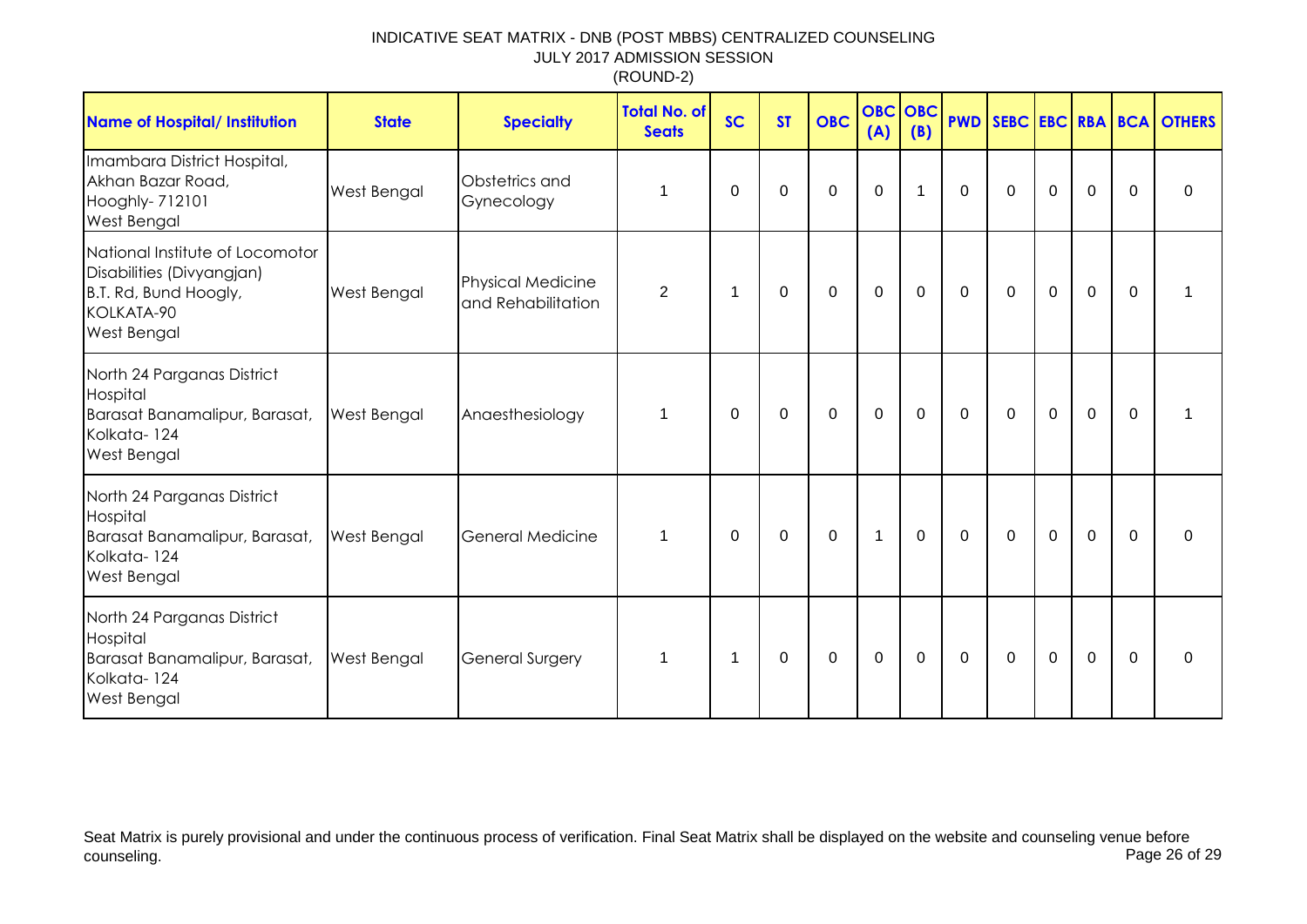| <b>Name of Hospital/ Institution</b>                                                                                                                                    | <b>State</b> | <b>Specialty</b>                               | <b>Total No. of</b><br><b>Seats</b> | <b>SC</b>   | <b>ST</b>   | <b>OBC</b>  | <b>OBC</b><br>(A) | <b>OBC</b><br>(B) |             |              |                  |             |             | <b>PWD SEBC EBC RBA BCA OTHERS</b> |
|-------------------------------------------------------------------------------------------------------------------------------------------------------------------------|--------------|------------------------------------------------|-------------------------------------|-------------|-------------|-------------|-------------------|-------------------|-------------|--------------|------------------|-------------|-------------|------------------------------------|
| North 24 Parganas District<br>Hospital<br>Barasat Banamalipur, Barasat,<br>Kolkata-124<br>West Bengal                                                                   | West Bengal  | Obstetrics and<br>Gynecology                   | 1                                   | 0           | 0           | $\pmb{0}$   | $\pmb{0}$         | $\mathbf 0$       | $\mathbf 0$ | $\mathbf 0$  | $\boldsymbol{0}$ | $\mathbf 0$ | $\mathbf 0$ |                                    |
| North 24 Parganas District<br>Hospital<br>Barasat Banamalipur, Barasat,<br>Kolkata-124<br><b>West Bengal</b>                                                            | West Bengal  | Paediatrics                                    | 1                                   | -1          | 0           | $\mathbf 0$ | $\mathbf 0$       | $\mathbf 0$       | $\mathbf 0$ | $\mathbf 0$  | $\mathbf 0$      | $\mathbf 0$ | $\Omega$    | $\mathbf 0$                        |
| Peerless Hospital and B K Roy<br><b>Research Centre</b><br>360, Panchasayar,<br><b>KOLKATA - 700094</b><br><b>West Bengal</b>                                           | West Bengal  | Emergency<br>Medicine                          | 1                                   | $\mathbf 0$ | $\mathbf 0$ | $\mathbf 0$ | $\mathbf 0$       | 0                 | $\mathbf 0$ | $\mathbf 0$  | $\mathbf 0$      | $\mathbf 0$ | $\mathbf 0$ |                                    |
| Rabindranath Tagore<br>International<br>Institute of Cardiac Sciences<br>Premises No.1489, 124,<br>Mukundapur,<br>E M Bypass,<br><b>KOLKATA - 700099</b><br>West Bengal | West Bengal  | Anaesthesiology                                | 3                                   | $\Omega$    | $\Omega$    | $\mathbf 0$ | $\mathbf 0$       | 0                 | $\mathbf 0$ | $\mathbf{0}$ | $\overline{0}$   | $\mathbf 0$ | $\Omega$    | 3                                  |
| Sambhu Nath Pandit Hospital<br>11, Lala Lajpat Rai Sarani,<br>Kolkata-20<br><b>West Bengal</b>                                                                          | West Bengal  | <b>Physical Medicine</b><br>and Rehabilitation | 1                                   | $\mathbf 0$ | 0           | 0           | $\boldsymbol{0}$  | 0                 | 0           | 0            | $\mathbf 0$      | $\mathbf 0$ | $\Omega$    | 1                                  |

Seat Matrix is purely provisional and under the continuous process of verification. Final Seat Matrix shall be displayed on the website and counseling venue before<br>Page 27 of 29 counseling. Page 27 of 29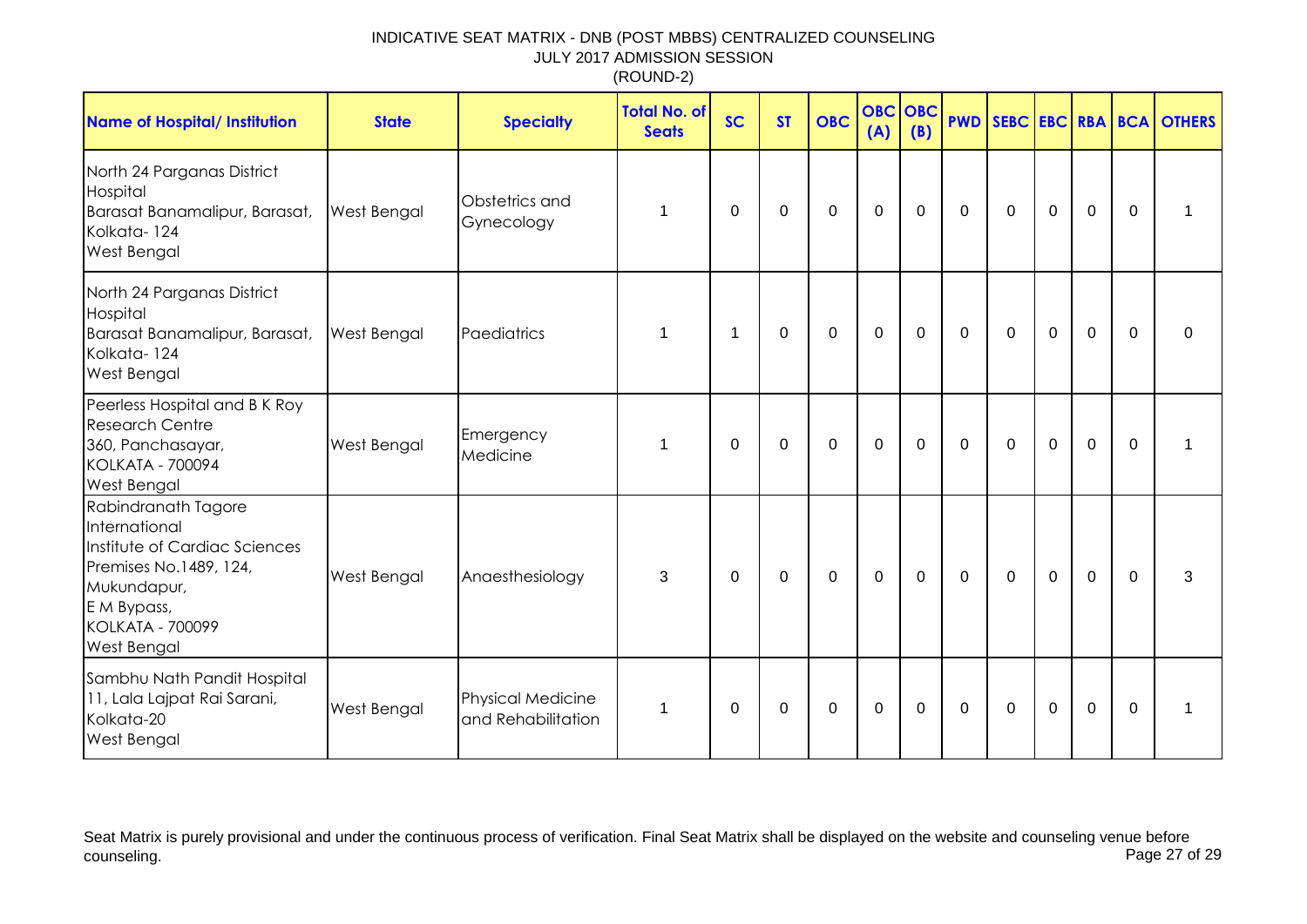| Name of Hospital/ Institution                                                                                         | <b>State</b> | <b>Specialty</b>             | <b>Total No. of</b><br><b>Seats</b> | <b>SC</b>   | <b>ST</b> | <b>OBC</b>  | (A)            | <b>OBC OBC</b><br>(B) |              |              |             |             |             | <b>PWD SEBC EBC RBA BCA OTHERS</b> |
|-----------------------------------------------------------------------------------------------------------------------|--------------|------------------------------|-------------------------------------|-------------|-----------|-------------|----------------|-----------------------|--------------|--------------|-------------|-------------|-------------|------------------------------------|
| Siliguri District Hospital<br>Kachhari Road, Siliguri,<br>Darjeeling-734001                                           | West Bengal  | Obstetrics and<br>Gynecology | 1                                   | $\mathbf 1$ | $\Omega$  | $\Omega$    | $\mathbf 0$    | $\Omega$              | $\Omega$     | $\Omega$     | $\Omega$    | $\mathbf 0$ | $\Omega$    | $\mathbf 0$                        |
| South Eastern Railways Central<br>Hospital<br>11, Garden Reach Road,<br>KOLKATA-43<br><b>West Bengal</b>              | West Bengal  | <b>General Surgery</b>       | 1                                   | $\mathbf 1$ | $\Omega$  | $\mathbf 0$ | $\mathbf 0$    | $\mathbf 0$           | $\mathbf{0}$ | $\mathbf 0$  | $\mathbf 0$ | $\mathbf 0$ | $\Omega$    | 0                                  |
| Suri Sadar Hospital<br>Laldighipara,<br>P.O. - Suri,<br>Dist-Birbhum-731101,<br><b>West Bengal</b>                    | West Bengal  | Obstetrics and<br>Gynecology | $\overline{2}$                      | $\mathbf 1$ | $\Omega$  | $\mathbf 0$ | $\mathbf{1}$   | $\Omega$              | $\mathbf{0}$ | $\mathbf{0}$ | $\mathbf 0$ | $\mathbf 0$ | $\mathbf 0$ | $\Omega$                           |
| The Calcutta Medical<br><b>Research Institute</b><br>7/2-Diamond Harbour Rd,<br>KOLKATA-27<br><b>West Bengal</b>      | West Bengal  | <b>Family Medicine</b>       | 4                                   | $\Omega$    | $\Omega$  | $\mathbf 0$ | $\mathbf 0$    | $\Omega$              | $\mathbf{0}$ | $\mathbf{0}$ | $\mathbf 0$ | $\mathbf 0$ | $\Omega$    | 4                                  |
| The Calcutta Medical<br>Research Institute<br>7/2-Diamond Harbour Rd,<br>KOLKATA-27<br><b>West Bengal</b>             | West Bengal  | <b>General Surgery</b>       | 1                                   | $\Omega$    | 0         | $\Omega$    | $\overline{0}$ | $\Omega$              | $\mathbf{0}$ | $\mathbf{0}$ | $\mathbf 0$ | $\mathbf 0$ | 0           | 1                                  |
| The Calcutta Medical<br>Research Institute<br>7/2-Diamond Harbour Rd,<br><b>KOLKATA -700027</b><br><b>West Bengal</b> | West Bengal  | Anaesthesiology              | 1                                   | $\Omega$    | 0         | 0           | $\mathbf 0$    | $\Omega$              | $\mathbf{0}$ | $\mathbf{0}$ | $\mathbf 0$ | $\mathbf 0$ | 0           | 1                                  |

Seat Matrix is purely provisional and under the continuous process of verification. Final Seat Matrix shall be displayed on the website and counseling venue before<br>Page 28 of 29 counseling. Page 28 of 29